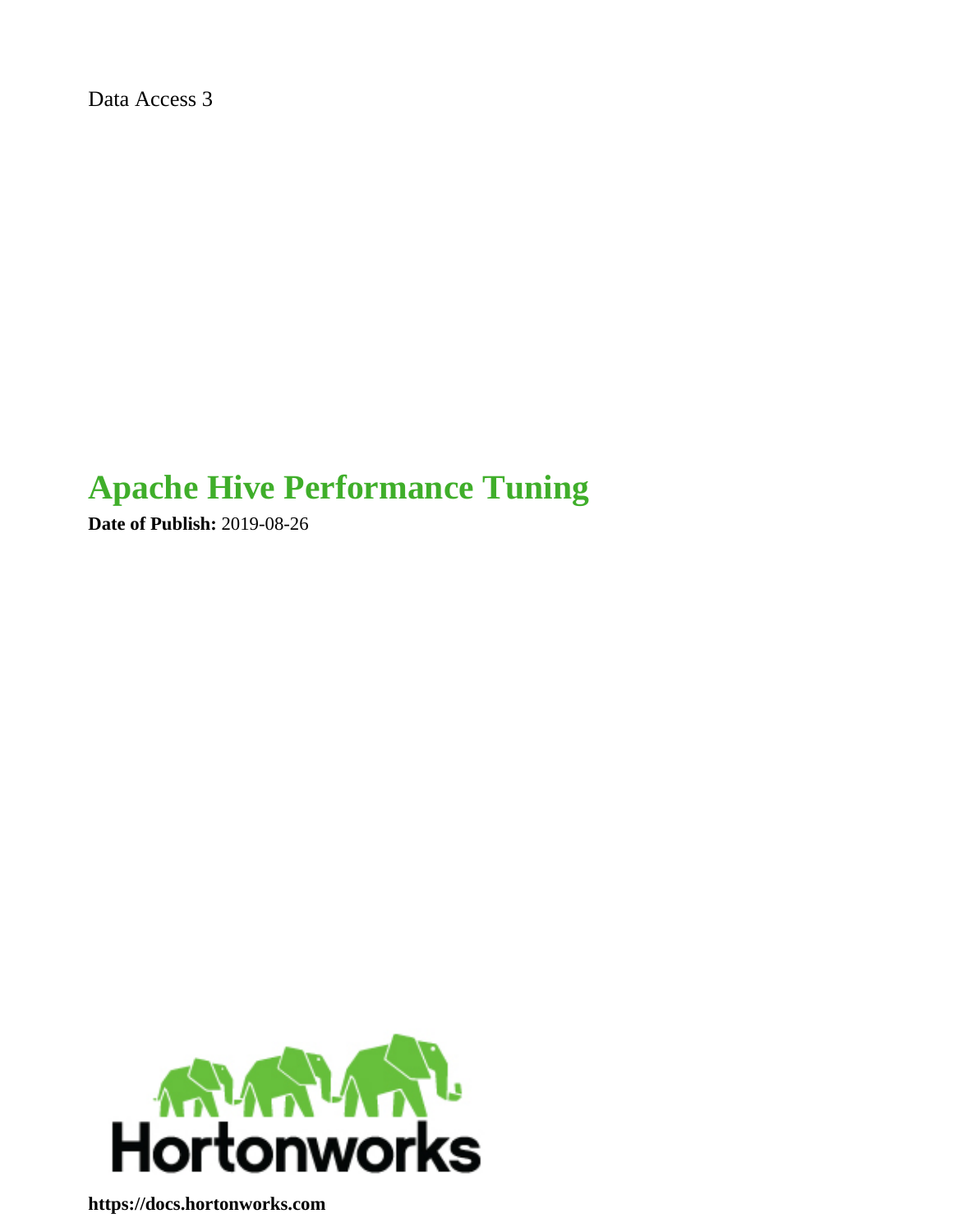## **Contents**

| .24 |
|-----|
|     |
|     |
| 24  |
|     |
|     |
|     |
|     |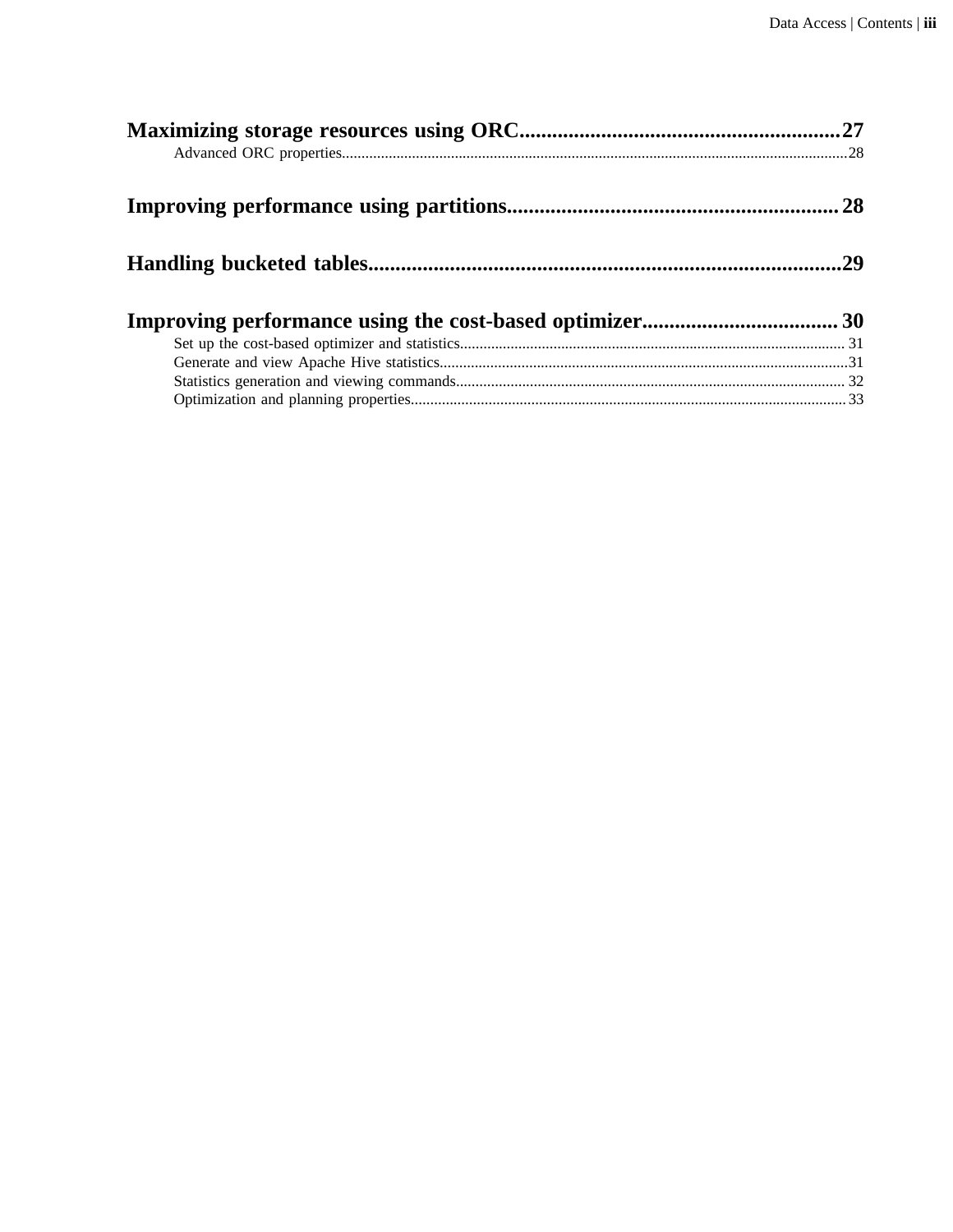## <span id="page-3-0"></span>**Optimizing an Apache Hive data warehouse**

You can tune your data warehouse infrastructure, components, and client connection parameters to improve the performance and relevance of business intelligence and other applications. Tuning Hive and background components that support Hive processing is particularly important as your workload and database volume increases.

Increasingly, enterprises want to run SQL workloads that return faster results than batch processing can provide. These enterprises often want data analytics applications to support interactive queries. Hive low-latency analytical processing (LLAP) can improve the performance of interactive queries. A Hive interactive query that runs on the Hortonworks Data Platform (HDP) meets low-latency, variably guaged benchmarks to which Hive LLAP responds in 15 seconds or fewer. LLAP enables application development and IT infrastructure to run queries that return real-time or near-real-time results.

You can further enhance LLAP performance with real-time data by integrating the enterprise data warehouse (EDW) with the Druid business intelligence engine.

When you query large-scale EDW data sets, you have to meet service-level agreement (SLA) benchmarks or other performance expectations. Because how you tune your query processing environment depends on factors such as system resources, depth of data analysis, and query latency requirements, you must become familiar with Hive warehouse processing, prepare for tuning, and configure LLAP using parameters that meet your performance needs.

## <span id="page-3-1"></span>**LLAP ports**

You use port 10500 to make the JDBC connection through Beeline to query Hive through the HiveServer Interactive host. The LLAP daemon uses several other ports.

#### **List of ports**

HiveServer Interactive TCP port (hive.server2.thrift.port) (10500) HiveServer Interactive HTTP port (hive.server2.thrift.http.port) (10501) hive.llap.daemon.rpc.port (0) hive.llap.daemon.web.port (15002) hive.llap.daemon.yarn.shuffle.port (15551) hive.llap.management.rpc.port (15004)

## <span id="page-3-2"></span>**Preparations for tuning performance**

Before you tune Apache Hive, you should follow best practices. These guidelines include how you configure the cluster, store data, and write queries.

#### **Best practices**

- Set up your cluster to use Apache Tez or the Hive on Tez execution engine.
	- In HDP 3.x, the MapReduce execution engine is replaced by Tez.
- Disable user impersonation by setting Run as end user to false in Ambari, which is equivalent to setting hive.server2.enable.doAs in hive-site.xml.

LLAP caches data for multiple queries and this capability does not support user impersonation.

Add the Ranger security service to your cluster and dependent services.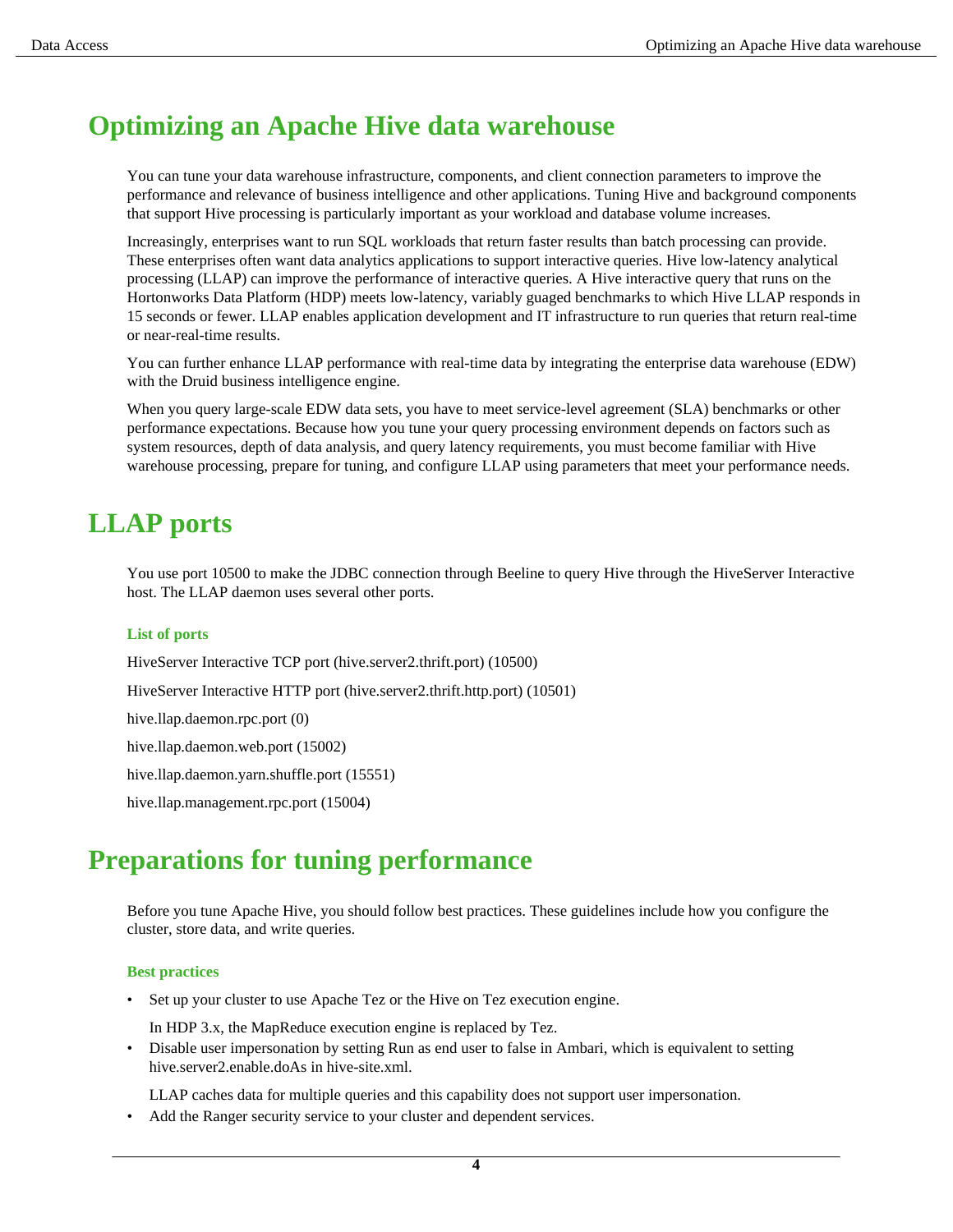- Set up LLAP to run interactive queries.
- Store data using the ORC File format.
- Ensure that queries are fully vectorized by examining explain plans.
- Use the SmartSense tool to detect common system misconfigurations.

## <span id="page-4-0"></span>**Setting up LLAP**

Using Ambari, you can set up basic, low-latency analytical processing (LLAP) by accepting the default llap queue, changing some YARN queue properties, and adding a HiveServer property to hive-site.xml.

### **Before you begin**

- You have installed Ambari 2.7.x or later.
- You added and started YARN, Tez, and dependencies that Ambari prompts you to add.
- You added, started, and can run conventional queries from the Hive service.
- If enabled, you disabled maintenance mode for the Hive service and target host for HiveServer Interactive (HSI); otherwise, enabling LLAP fails to install HSI. Alternatively, you need to install HiveServer Interactive on the Ambari server as follows:

```
curl -u admin:<password> -H "X-Requested-By:ambari" -i -X POST
 http://host:8080/api/v1/clusters/<cluster_name>/hosts/<host_name>/
host_components/HIVE_SERVER_INTERACTIVE
```
## <span id="page-4-1"></span>**Enable YARN preemption**

You must enable YARN preemption before setting up Hive low-latency analytical processing (LLAP). YARN preemption directs the capacity scheduler to position an LLAP queue as the top-priority workload to run among cluster node resources. You do not need to label the nodes to ensure LLAP has top priority.

### **Procedure**

- **1.** In Ambari, select **Services** > **YARN** > **Configs**.
- **2.** In YARN Features, set Pre-emption to Enabled (the default).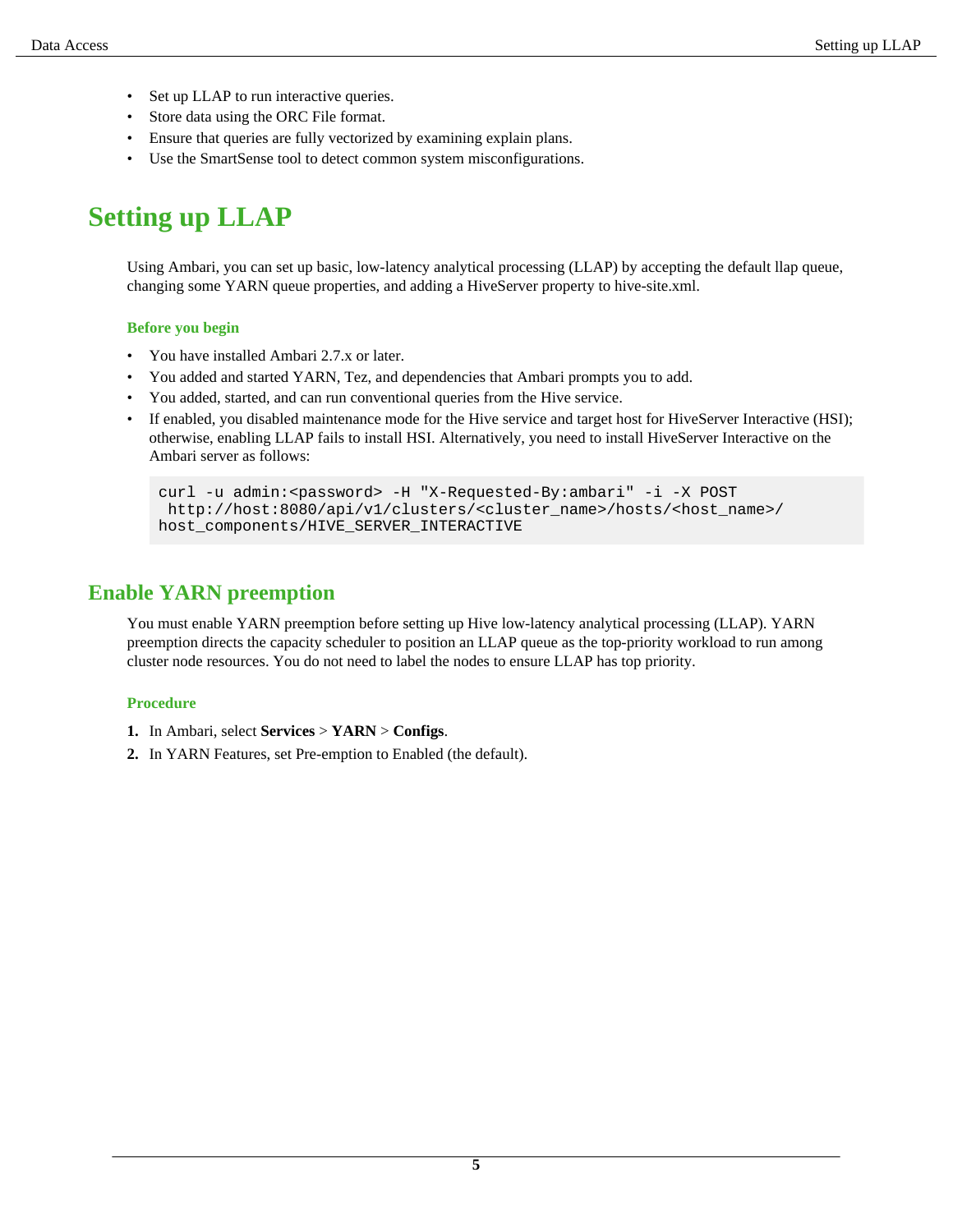

**3.** Save the settings.

### <span id="page-5-0"></span>**Enable interactive query**

You need to enable interactive query to take advantage of low-latency analytical processing (LLAP) of Hive queries. When you enable interactive query, you select a host for HiveServer Interactive.

### **About this task**

The Interactive Query control displays a range of values for default Maximum Total Concurrent Queries based on the number of nodes that you select for LLAP processing and the number of CPUs in the Hive LLAP cluster. The Ambari wizard typically calculates appropriate values for LLAP properties in Interactive Query, so accept the defaults or change the values to suit your environment.

When you enable Interactive Query, the **Run as end user** and **Hive user** security settings have no effect. These controls affect batch-processing mode.

### **Procedure**

- **1.** In Ambari, select **Services** > **Hive** > **Configs** > **Settings**.
- **2.** In Interactive Query, set Enable Interactive Query to Yes:



**3.** In Select HiveServer Interactive Host, accept the default server to host HiveServer Interactive, or from the dropdown, select a different host.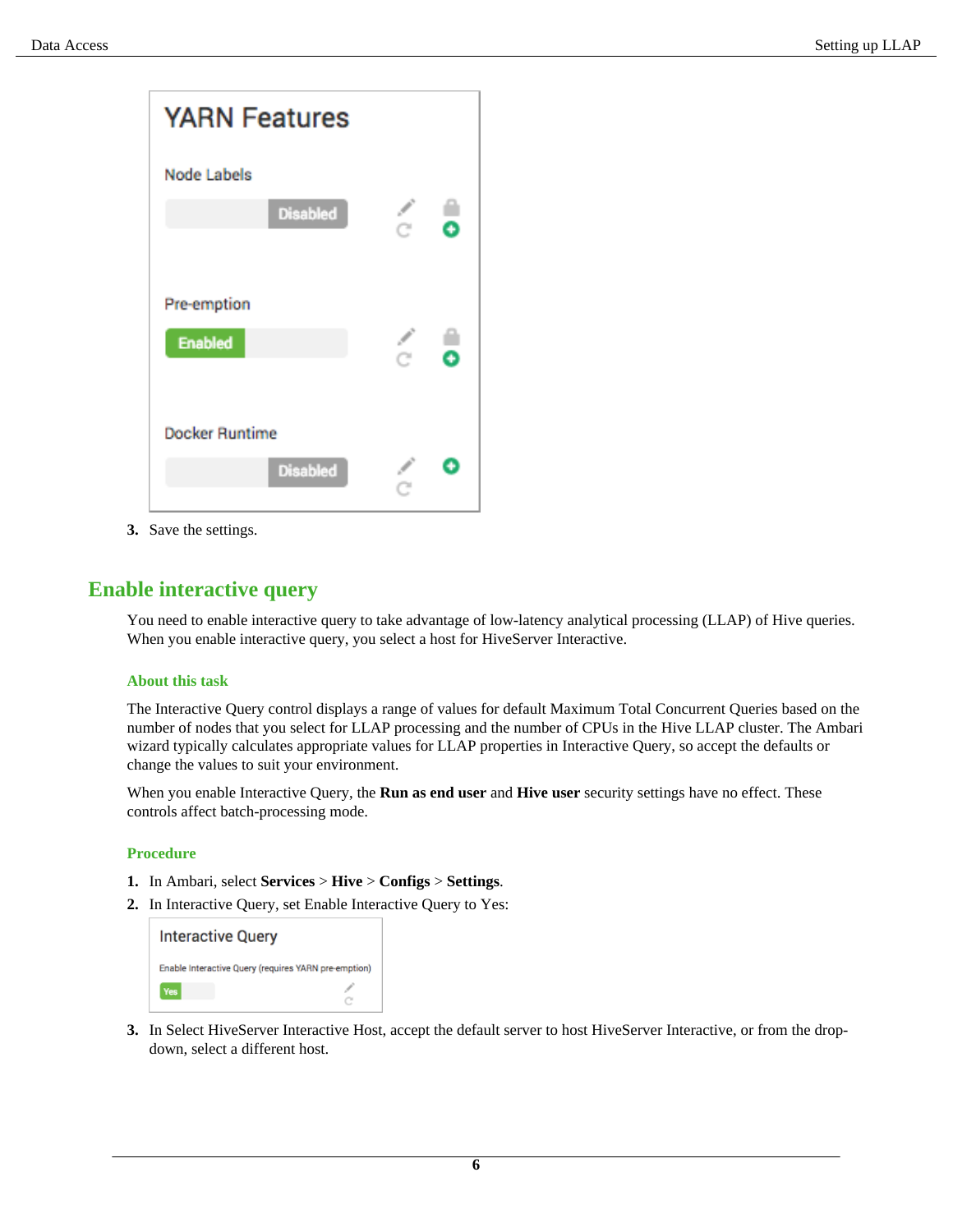| HiveServer2 Interactive: | hahn-1.field://www.weeks.com (14.5 GB, 8 cores)       | ۰ |  |
|--------------------------|-------------------------------------------------------|---|--|
|                          | hahn-1.fieidiffuntumeglistcom (14.5 GB, 8 cores)      |   |  |
|                          | hahn-2.fleidiffromovallat.com (14.5 GB, 8 cores)      |   |  |
|                          | hahn-3.familian.com collection (14.5 GB, 8 cores)     |   |  |
|                          | hahn-4.fiviliti til tunwerkn.com (14.5 GB, 8 cores)   |   |  |
|                          | hahn-5.7 entr antibitionality comm (14.5 GB, 8 cores) |   |  |
|                          | hahn-d-1.fieldittumwalkuzum (14.5 GB, 8 cores)        |   |  |
|                          | hahn-d-2.field:frantonwarlin.com (14.5 GB, 8 cores)   |   |  |
|                          | khahn.fig.com conversation (14.5 GB, 8 cores)         |   |  |

If you do not want to set up multiple HiveServer Interactives for high availability, skip the next set of steps, and proceed to configuring the llap queue.

### <span id="page-6-0"></span>**Set up multiple HiveServer Interactives for high availability**

After enabling interactive query, you can optionally set up additional HiveServer Interactive instances for highavailablilty. One instance operates in active mode, the other in passive (standby) mode. The passive instance serves as a backup and takes over if the active instance goes down.

#### **About this task**

Multiple HiveServer Interactives do not work in active/passive mode unless you set up all instances during the LLAP setup process, immediately after enabling interactive query. Do not select Add HiveServer2 Interactive from Actions after completing the LLAP setup. If you add an additional HiveServer Interactive instance in this way, it will not operate in active/passive mode. If you make this mistake, remove HSI instances, keeping HS2 and HMS, and then readd HSI in the following way:

#### **Procedure**

**1.** In Select HiveServer Interactive Host, after selecting one HiveServer2 Interactive host, click + to add another.



- **2.** Accept the default server to host the additional HiveServer Interactive, or from the drop-down, select a different host.
- **3.** Optionally, repeat these steps to add additional HiveServer Interactives.

### <span id="page-6-1"></span>**Configure an llap queue**

Ambari generally creates and configures an interactive query queue named llap and points the Hive service to a YARN queue. You check, and if necessary, change the llap queue using YARN Queue Manager.

#### **About this task**

The llap queue capacity determines the YARN resources for the LLAP application. Reconfiguring the llap queue is sometimes necessary. For example, if you have a 3-node cluster, Ambari might configure zero percent capacity for the llap queue, and you must reconfigure settings. If you set the llap queue capacity or number of nodes too low, you won't have enough YARN resources or LLAP daemons to run the LLAP application. If you set the llap queue capacity too high, you waste space on the cluster.

#### **Procedure**

- **1.** In Ambari, select **Hive** > **Configs**.
- **2.** In Interactive Query Queue, choose the llap queue if it appears as a selection, and save the Hive configuration changes.: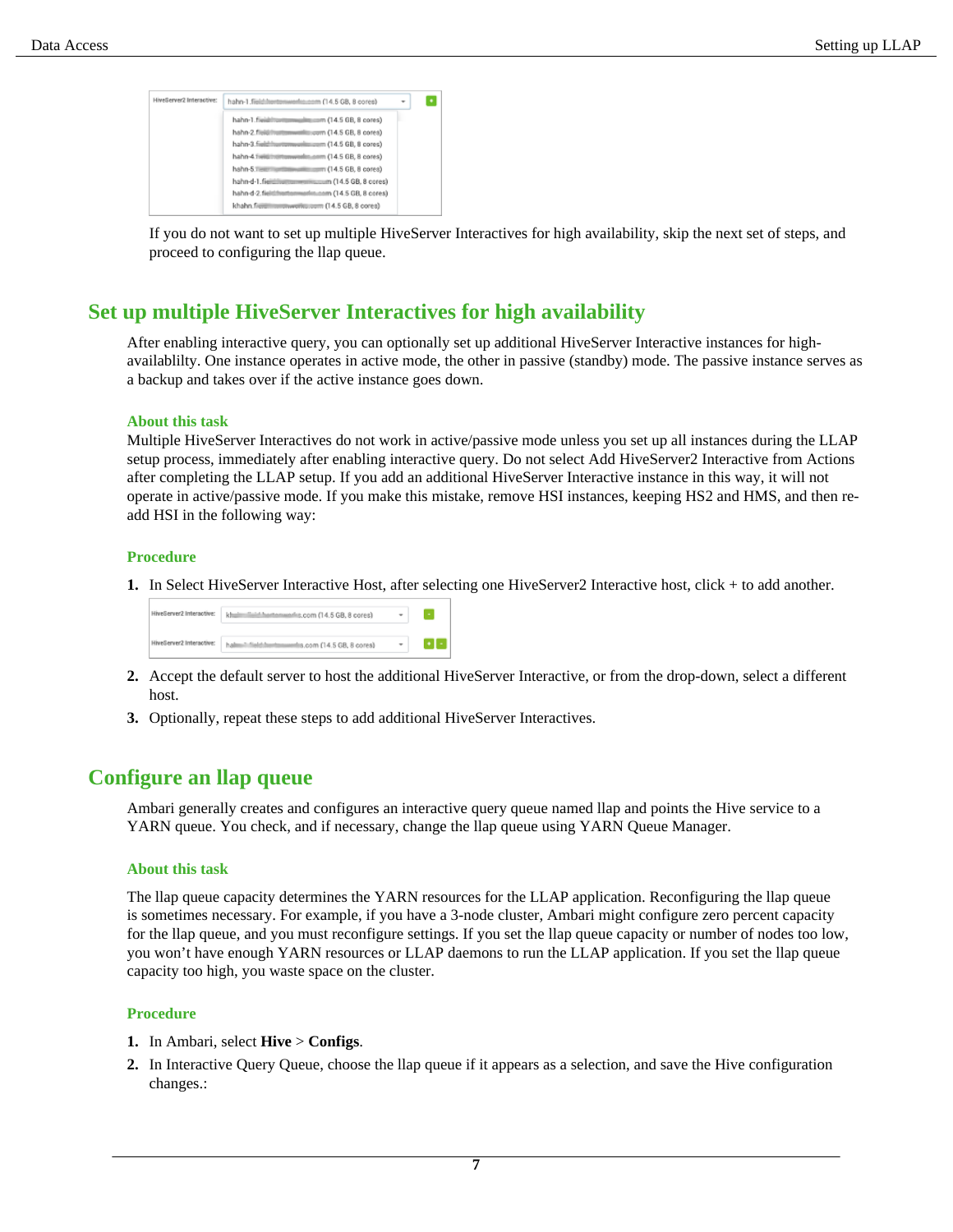

Depending on your YARN Capacity Scheduler settings, a queue named llap might or might not appear. This setting dedicates all LLAP daemons and all YARN Application Masters (AMs) of the system to the single, specified queue.

- **3.** In Ambari, select Services > YARN > Configs.
- **4.** From the hamburger menu Views, select YARN Queue Manager.

|                        |  | <b>YARN Queue Manager</b> |  |  |  |
|------------------------|--|---------------------------|--|--|--|
|                        |  |                           |  |  |  |
| <b>SmartSense View</b> |  |                           |  |  |  |
|                        |  |                           |  |  |  |

- **5.** If an llap queue does not exist, add a queue named llap. Otherwise, proceed to the next step.
- **6.** If the llap queue is stopped, change the state to running.
- **7.** Check the llap queue capacity, and accept or change the value as follows:
	- If the llap queue capacity is zero, you might have too few nodes for Ambari to configure llap queue capacity. Go to the next step to configure llap queue capacity and max capacity.

| + Add Queue              | Actions $\sim$ |
|--------------------------|----------------|
| root (100%)              |                |
| default (100%)           |                |
| $\blacksquare$ llap (0%) |                |

• If Ambari set the llap capacity to greater than zero, no change is necessary. Skip the next step. For example, in a 7-node cluster, Ambari allocates llap queue capacity as follows:



**8.** If llap queue capacity is zero, increase the capacity allocated to your llap queue, and also change max capacity to the remainder of the allocated llap capacity minus 100 percent.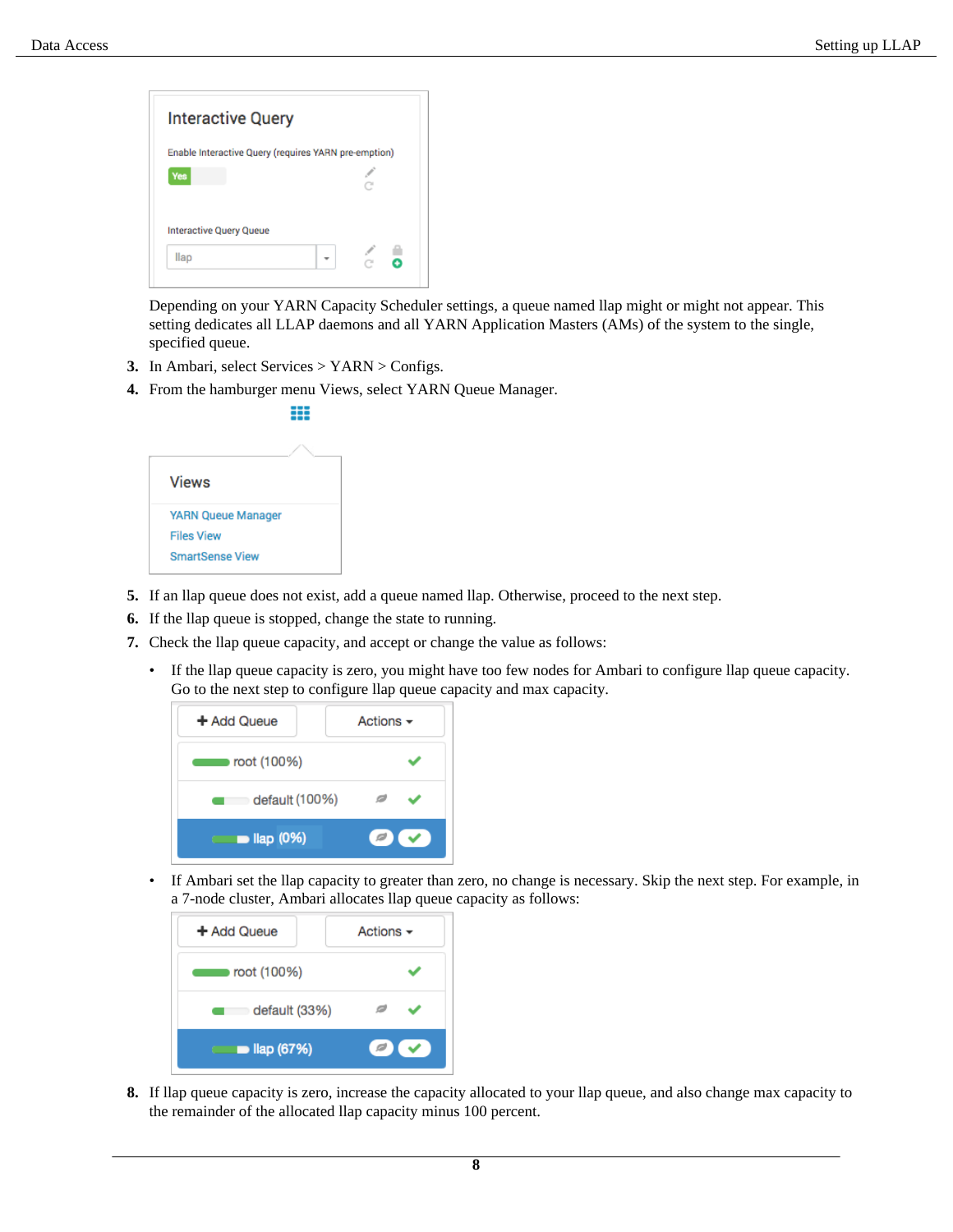For example, set max capacity to 100 percent minus 50 percent  $=$  50 percent.

| llap $\alpha$<br>root.llap           |                    |                     |                           |
|--------------------------------------|--------------------|---------------------|---------------------------|
| Capacity                             | <b>Level Total</b> |                     | 100%                      |
| llap<br>Capacity:<br>$\%$<br>50<br>ಾ |                    | Max Capacity:<br>50 | □ Enable node labels<br>% |

Allocating 15-50 percent of cluster to the llap queue is common.

**9.** Select the llap queue under Add Queue, and in Resources that appears on the right, set User Limit Factor to 1, and set Priority to greater than 0 (1 for example).

**10.**Select **Actions** > **Save and Refresh Queues**.

**11.** In **Services** > **YARN** > **Summary** restart any YARN services as prompted.

### <span id="page-8-0"></span>**Add a Hive proxy**

To prevent network connection or notification problems, you must add a hive user proxy for HiveServer Interactive service to access the Hive Metastore.

#### **Procedure**

- **1.** In Ambari, select **Services** > **HDFS** > **Configs** > **Advanced**.
- **2.** In Custom core-site, add the FQDNs of the HiveServer Interactive host or hosts to the value of hadoop.proxyuser.hive.hosts.
- **3.** Save the changes.

### <span id="page-8-1"></span>**Configure other LLAP properties**

Configuring LLAP involves setting properties in YARN and Hive. After you configure the llap queue, you need to go back to the Hive configuration to continue setting up low-latency analytical processing (LLAP).

#### **About this task**

In this task, you accept the Ambari configuration of a number of properties or reconfigure the properties. Ambari generally configures the number of nodes that run an LLAP daemon and total concurrent queries depending on the size of the llap queue. Ambari also attempts to correctly configure the following properties for your particular cluster:

| <b>Memory per Daemon</b>                   | YARN container size for each daemon (MB)                            |
|--------------------------------------------|---------------------------------------------------------------------|
| In-Memory Cache per Daemon                 | Size of the cache in each container (MB)                            |
| <b>Number of executors per LLAP Daemon</b> | The number of fragments that can execute in parallel on<br>a daemon |

Use the slider controls to change or restore settings: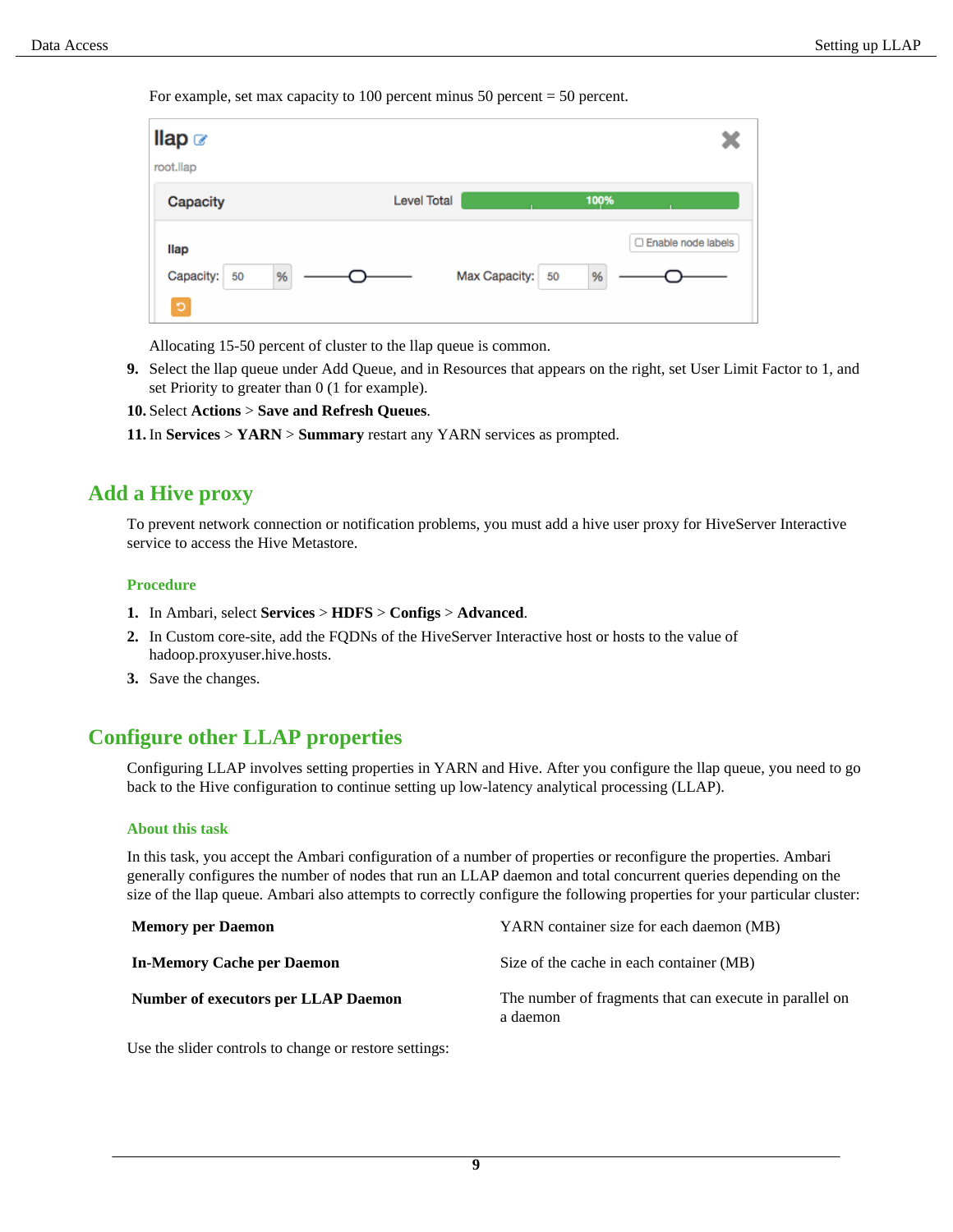

To set the value outside the slider range, you move your pointer over the field to enable the hover actions, and select Override.

### **Procedure**

**1.** Accept or change the Number of Nodes Used By Hive LLAP (num\_llap\_nodes property). For example, accept using 2 nodes for LLAP.

| Number of nodes used by Hive's LLAP     |  |
|-----------------------------------------|--|
|                                         |  |
|                                         |  |
|                                         |  |
| 2<br>я                                  |  |
|                                         |  |
|                                         |  |
|                                         |  |
| <b>Maximum Total Concurrent Queries</b> |  |
|                                         |  |
|                                         |  |
|                                         |  |
|                                         |  |
|                                         |  |
|                                         |  |

- **2.** Accept the Maximum Total Concurrent Queries (hive.server2.tez.sessions.per.default.queue property), or make changes.
- **3.** Check Memory per Daemon (hive.llap.daemon.yarn.container.mb property) and In-Memory Cache per Daemon (hive.llap.io.memory.size property).



This memory (hive.llap.daemon.yarn.container.mb) plus the cache (hive.llap.io.memory.size) must fit within the container size specified for the YARN container. The YARN container configuration setting appears in **Services** > **YARN** > **Configs** > **Settings**.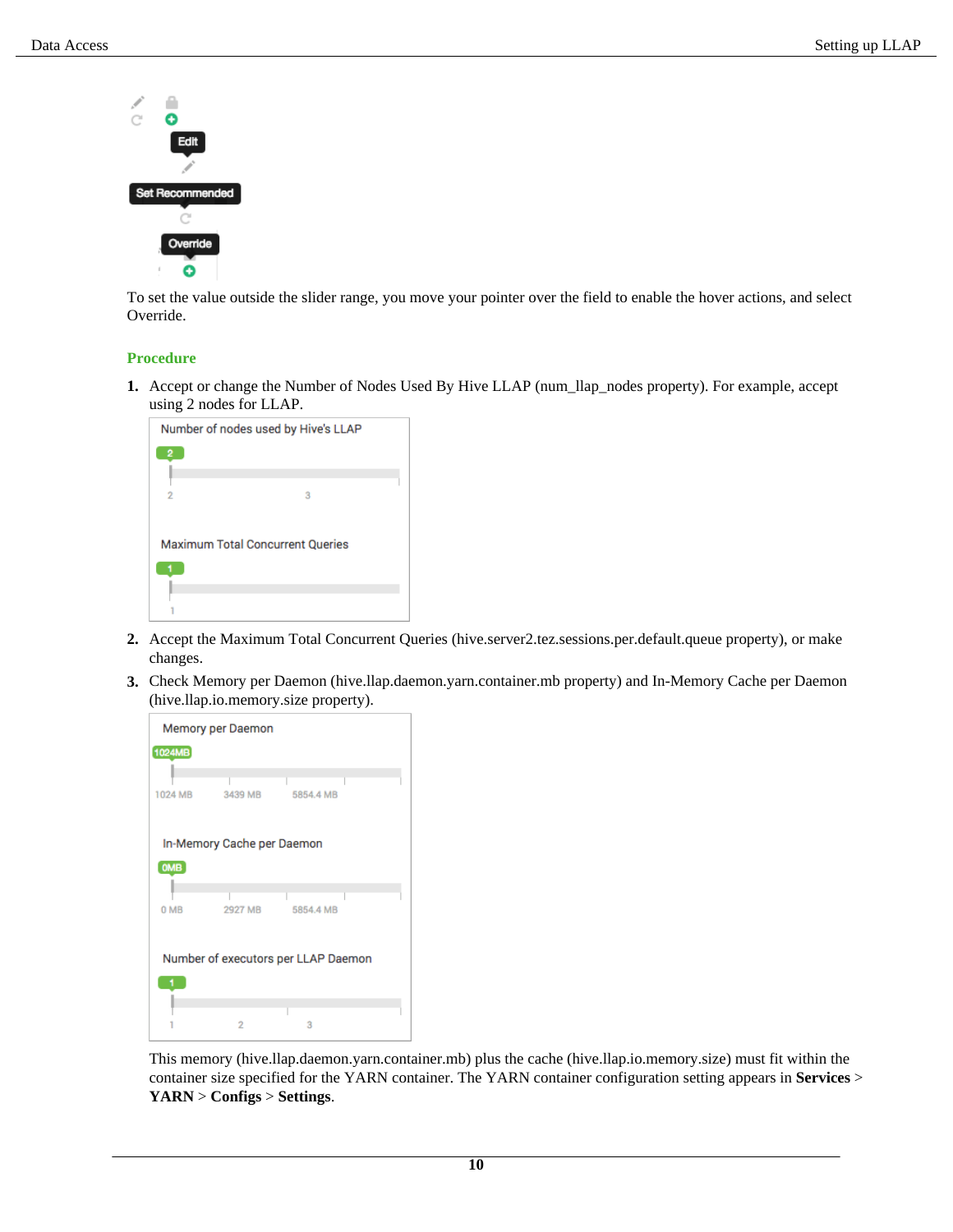- **4.** Accept the Number of Executors per LLAP Daemon (hive.llap.daemon.num.executors), or change this setting if you know what you are doing, and check that the hive.llap.io.threadpool.size is the same value.
- **5.** Save any Hive configuration changes, and in **Services** > **YARN** > **Settings** > **Memory Node**, check that the Minimum Container Size (Memory) for YARN is low.

The value should rarely exceed 1024 MB.

**6.** Set the Maximum Container Size (Memory) to the same value as the Memory Allocated for All YARN Containers on a Node.

| <b>Memory</b>                                                                                                                         |                                                                               |
|---------------------------------------------------------------------------------------------------------------------------------------|-------------------------------------------------------------------------------|
| <b>Node</b>                                                                                                                           | Container                                                                     |
| Memory allocated for all YARN containers on a<br>node<br>3072MB<br>$\mathcal{S}$<br>o<br>3584 MB<br><b>7318 MB</b><br>0 <sub>MB</sub> | Minimum Container Size (Memory)<br>1024MB<br>-m<br>0 MB<br>1536 MB<br>3072 MB |
|                                                                                                                                       | Maximum Container Size (Memory)<br>3072MB<br>0 MB<br>1536 MB                  |

- **7.** In Ambari, select **Services** > **YARN** > **Configs** > **Advanced**.
- **8.** In Custom yarn-site, add the following properties unless, upon attempting to add these properties, Ambari indicates the properties are already added:yarn.resourcemanager.monitor.capacity.preemption.natural\_termination\_factor (value = 1) and yarn.resourcemanager.monitor.capacity.preemption.total\_preemption\_per\_round (as described below). Calculate the value of the total preemption per round by dividing 1 by the number of cluster nodes. Enter the value

as a decimal.

For example, if your cluster has 20 nodes, then divide 1 by 20 and enter 0.05 as the value of this property setting.

**9.** Save YARN changes, and go back to the Hive configuration.

## <span id="page-10-0"></span>**Configure the HiveServer heap size**

Generally, configuring HiveServer heap memory according to the recommendations in this topic ensures proper LLAP functioning. If HiveServer heap memory is set too low, HiveServer Interactive keeps going down.

### **Procedure**

- **1.** In Ambari, go to **Services** > **Hive** > **Config**.
- **2.** In Optimization, adjust the slider to set the heap size.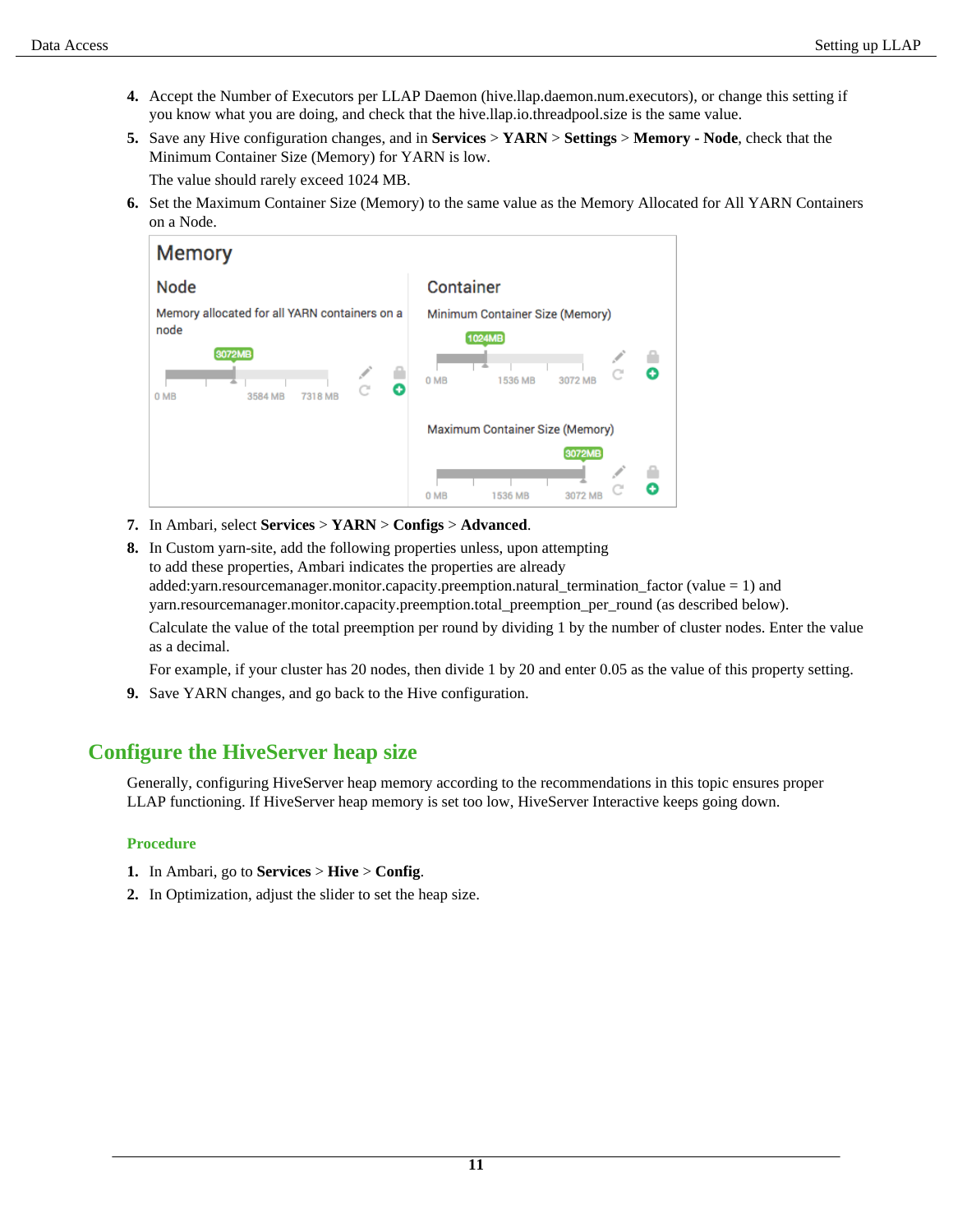

For 1 to 20 concurrent executing queries, set to 6 GB heap size; 21 to 40 concurrent executing queries: Set to 12 GB heap size.

### <span id="page-11-0"></span>**Save LLAP settings and restart services**

You need to save LLAP settings at the bottom of the Ambari wizard and restart services in the proper order to activate low-latency analytical processing (LLAP).

### **Procedure**

- **1.** Click Save at the bottom of the wizard.
- **2.** If the Dependent Configurations window appears, review recommendations and accept or reject the recommendations.
- **3.** Navigate to the each service, starting with the first one listed under Ambari Services, and restart any services as required.
- **4.** Select **Services** > **Hive** > **Summary** and verify that the single or multiple HiveServer Interactive instances you set up started.

For example, the following screenshot shows a single HiveServer Interactive.

| Summary    |                                           |                                                     |                                        |                                         |
|------------|-------------------------------------------|-----------------------------------------------------|----------------------------------------|-----------------------------------------|
| Components | <b>O</b> Started<br><b>HIVE METASTORE</b> | Started<br><b>HIVESERVER2</b><br><b>INTERACTIVE</b> | <b>O</b> Started<br><b>HIVESERVER2</b> | <b>O</b> Started<br><b>MYSQL SERVER</b> |
|            | 3 Installed<br><b>HIVE CLIENTS</b>        |                                                     |                                        |                                         |

The following screenshot shows two HiveServer Interactives.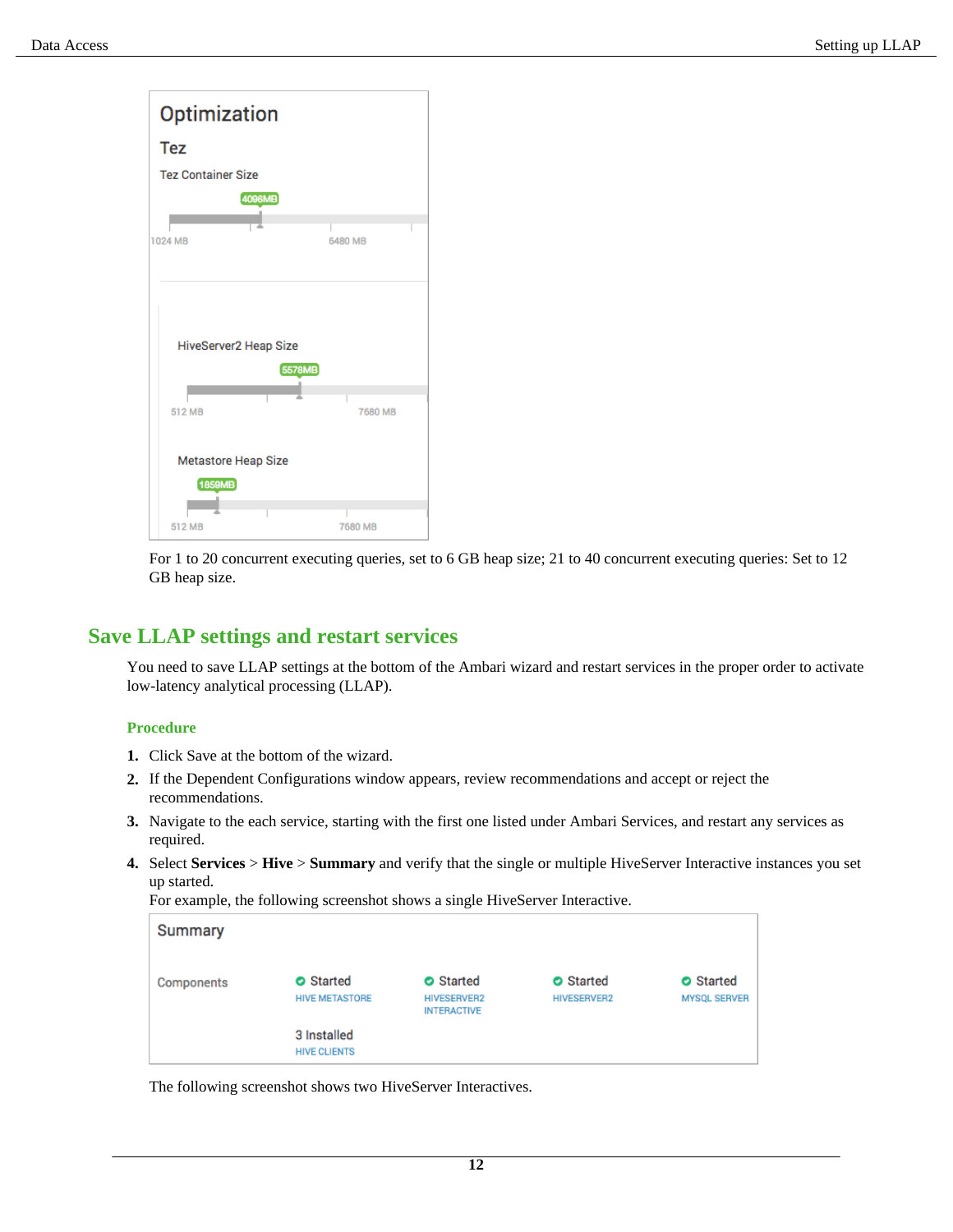| Summary                             |                                           |                                                                                                                                                                                                   |                                        |                                      |
|-------------------------------------|-------------------------------------------|---------------------------------------------------------------------------------------------------------------------------------------------------------------------------------------------------|----------------------------------------|--------------------------------------|
| Components                          | <b>O</b> Started<br><b>HIVE METASTORE</b> | <b>O</b> Started<br><b>HIVESERVER2 INTERACTIVE</b>                                                                                                                                                | <b>O</b> Started<br><b>HIVESERVER2</b> | A Stopped<br>HIVESERVER2 INTERACTIVE |
|                                     | 7 Installed<br>HIVE CLIENTS               |                                                                                                                                                                                                   |                                        |                                      |
| HIVESERVER2 JDBC URL                |                                           | idbc:hive2://hahn-1.field.hortonworks.com:2181.hahn-2.field.hortonworks.com:2181.hahn-<br>3.field.hortonworks.com;2181/;serviceDiscoveryMode=zooKeeper;zooKeeperNamespace=hiveserver2 (S)         |                                        |                                      |
| HIVESSBVER2<br>INTERACTIVE JOBC URL |                                           | idbc:hive2://hahn-1.field.hortonworks.com:2181,hahn-2.field.hortonworks.com:2181,hahn-<br>3.field.hortonworks.com:2181/:serviceDiscoveryMode=zooKeeper;zooKeeperNamespace=hiveserver2-interactive |                                        |                                      |

**5.** If HiveServer Interactive is stopped, click the link to the stopped HiveServer Interactive instance. In Components, click Action for the stopped HiveServer2 Interactive, and click Start.

|            | ←/ Hosts / ktml → Californians   | <b>nnlus.com ∆</b> / Summary |        |                                   |  |
|------------|----------------------------------|------------------------------|--------|-----------------------------------|--|
| SUMMARY    | ALERTS <sup>O</sup><br>CONFIGS   | VERSIONS                     |        |                                   |  |
| Components |                                  |                              |        | $+$ ADD                           |  |
| Status     | Name                             |                              | Type   | Aetion                            |  |
| А          | HiveServer2 Interactive / Hive   |                              | Master | <b>ALC</b>                        |  |
| o          | HST Agent / SmartSense           |                              | Slave  | Start                             |  |
| o          | Metrics Monitor / Ambari Metrics |                              | Slave  | Tum On Maintenance Mode<br>Delete |  |

If you set up multiple HiveServer Interactives, after instances start, one is designated Active HiveServer2 Interactive. Others operate in passive mode.

| Summary                                    |                                    |                                                                                                                                                                                                  |                                                                     |                                        |
|--------------------------------------------|------------------------------------|--------------------------------------------------------------------------------------------------------------------------------------------------------------------------------------------------|---------------------------------------------------------------------|----------------------------------------|
| Components                                 | <b>O</b> Started<br>HIVE METASTORE | <b>O</b> Started<br>HIVESERVER2 INTERACTIVE                                                                                                                                                      | <b>O</b> Started<br><b>ACTIVE HIVESERVER2</b><br><b>INTERACTIVE</b> | <b>O</b> Started<br><b>HIMESERVER2</b> |
|                                            | 7 Installed<br><b>HIVE CLIENTS</b> |                                                                                                                                                                                                  |                                                                     |                                        |
| HIVESERVER2 JDBC URL                       |                                    | idbc:hive2://hahn-1.field.hortonworks.com:2181.hahn-2.field.hortonworks.com:2181.hahn-<br>3.field.hortonworks.com:2181/;serviceDiscoveryMode=zooKeeper;zooKeeperNamespace=hiveserver2 日          |                                                                     |                                        |
| <b>HIVESTRATR2</b><br>INTERACTIVE JDBC URL |                                    | jdbc:hive2://hahn-1.field.hortonworks.com:2181.hahn-2.field.hortonworks.com:2181.hahn-<br>3.field.hortonworks.com:2181/;serviceDiscoveryMode=zooKeeperHA;zooKeeperNamespace=hs2ActivePassiveHA 除 |                                                                     |                                        |

**6.** In Ambari, select **Services** > **Hive** > **Summary** and in Quick Links, click HiveServer Interactive UI to check that the LLAP application is running.



The HiveServer Interactive UI shows LLAP running on two daemons (instances).

| Home                                 | Metrics Dump<br>Local logs | Hive Configuration<br>Stack Trace          | Llap Daemons                                    |  |  |  |  |
|--------------------------------------|----------------------------|--------------------------------------------|-------------------------------------------------|--|--|--|--|
|                                      | <b>App Type</b>            | yarn-service                               |                                                 |  |  |  |  |
|                                      | App Id                     | application 1550171072120 0028             |                                                 |  |  |  |  |
| <b>State</b>                         | <b>RUNNING ALL</b>         |                                            |                                                 |  |  |  |  |
| <b>App Start Time</b>                | $\Omega$                   |                                            |                                                 |  |  |  |  |
| <b>Running Threshold</b><br>Achieved | false                      |                                            |                                                 |  |  |  |  |
| <b>Desired Instances</b>             | $\overline{2}$             |                                            |                                                 |  |  |  |  |
| Live Instances                       | $\overline{2}$             |                                            |                                                 |  |  |  |  |
| <b>Launching Instances</b>           | 0                          |                                            |                                                 |  |  |  |  |
| <b>Running Instances</b>             | Container Id               |                                            | Web Urf                                         |  |  |  |  |
|                                      |                            | container_e23_1550171072120_0028_01_000003 | http://huim-<br>s.com:15002<br>6.5 <sub>m</sub> |  |  |  |  |
|                                      |                            | container_e23_1550171072120_0028_01_000002 | http://huim-<br>s.com:15002<br>7.1              |  |  |  |  |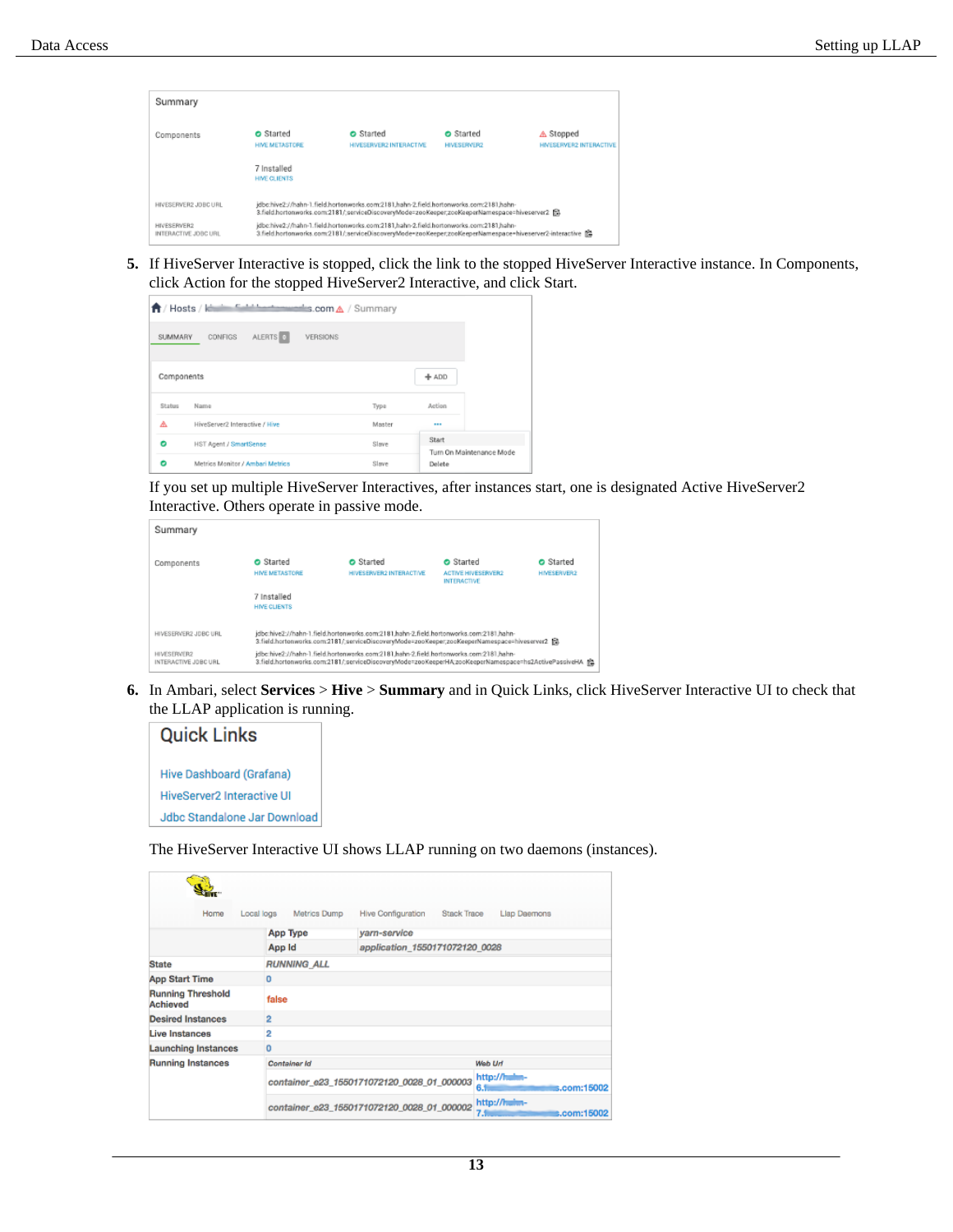**7.** If LLAP is not running, in Summary, click the HiveServer Interactive link (the active HiveServer Interactive link in the case of multiple instances), and then, choose Restart LLAP from the Action menu.

| <b>SUMMARY</b>                        | <b>CONFIGS</b>                | ALERTS 0 | <b>VERSIONS</b> |             |                                                               |  |
|---------------------------------------|-------------------------------|----------|-----------------|-------------|---------------------------------------------------------------|--|
| Components                            |                               |          |                 |             | $+$ ADD                                                       |  |
| <b>Status</b>                         | Name                          |          |                 | <b>Type</b> | Action                                                        |  |
| O<br>HiveServer2 Interactive / Hive   |                               |          |                 | Master      | $\cdots$                                                      |  |
| O                                     | DataNode / HDFS               |          | Slave           | Restart     |                                                               |  |
| O                                     | <b>HST Agent / SmartSense</b> |          |                 | Slave       | Stop<br>Turn On Maintenance Mode<br>Delete<br>Restart LLAP oo |  |
| O<br>Metrics Monitor / Ambari Metrics |                               |          | Slave           |             |                                                               |  |

### <span id="page-13-0"></span>**Run an interactive query**

You connect to HiveServer through Beeline to run interactive queries, which are queries that take advantage of low-latency analytical processing (LLAP). In the connection string, you specify the FQDN of the node that runs HiveServer Interactive.

### **Before you begin**

- You set up LLAP and restarted services.
- You checked the HiveServer Interactive UI, which you access from **Summary** > **Quick Links** > **HiveServer Interactive UI**, and you see that LLAP is running.

| Home                                 | Local logs<br>Metrics Dump                                                       | Hive Configuration Stack Trace             | Llap Daemons                                    |  |  |  |  |
|--------------------------------------|----------------------------------------------------------------------------------|--------------------------------------------|-------------------------------------------------|--|--|--|--|
|                                      | <b>App Type</b>                                                                  | yarn-service                               |                                                 |  |  |  |  |
|                                      | App Id                                                                           | application 1550171072120 0028             |                                                 |  |  |  |  |
| <b>State</b>                         | <b>RUNNING ALL</b>                                                               |                                            |                                                 |  |  |  |  |
| <b>App Start Time</b>                | o                                                                                |                                            |                                                 |  |  |  |  |
| <b>Running Threshold</b><br>Achieved | false                                                                            |                                            |                                                 |  |  |  |  |
| <b>Desired Instances</b>             | $\overline{2}$                                                                   |                                            |                                                 |  |  |  |  |
| Live Instances                       | 2                                                                                |                                            |                                                 |  |  |  |  |
| <b>Launching Instances</b>           | 0                                                                                |                                            |                                                 |  |  |  |  |
| <b>Running Instances</b>             | Container Id                                                                     |                                            | Web Urf                                         |  |  |  |  |
|                                      |                                                                                  | container_e23_1550171072120_0028_01_000003 | http://hulm-<br>s.com:15002<br>6.5 <sub>m</sub> |  |  |  |  |
|                                      | http://huim-<br>container_e23_1550171072120_0028_01_000002<br>s.com:15002<br>7.1 |                                            |                                                 |  |  |  |  |

### **Procedure**

**1.** On the command-line of a node in the cluster, connect to HiveServer Interactive on port 10500 through Beeline.

For example, enter the following beeline command, but replace my\_hiveserver\_interactive.com with the FQDN of your HiveServer Interactive node:

\$ beeline -n hive -u jdbc:hive2:// my\_hiveserver\_interactive.com:10500/;transportMode=binary

**2.** At the Hive prompt, create a table and insert data.

CREATE TABLE students (name VARCHAR(64), age INT, gpa DECIMAL(3,2));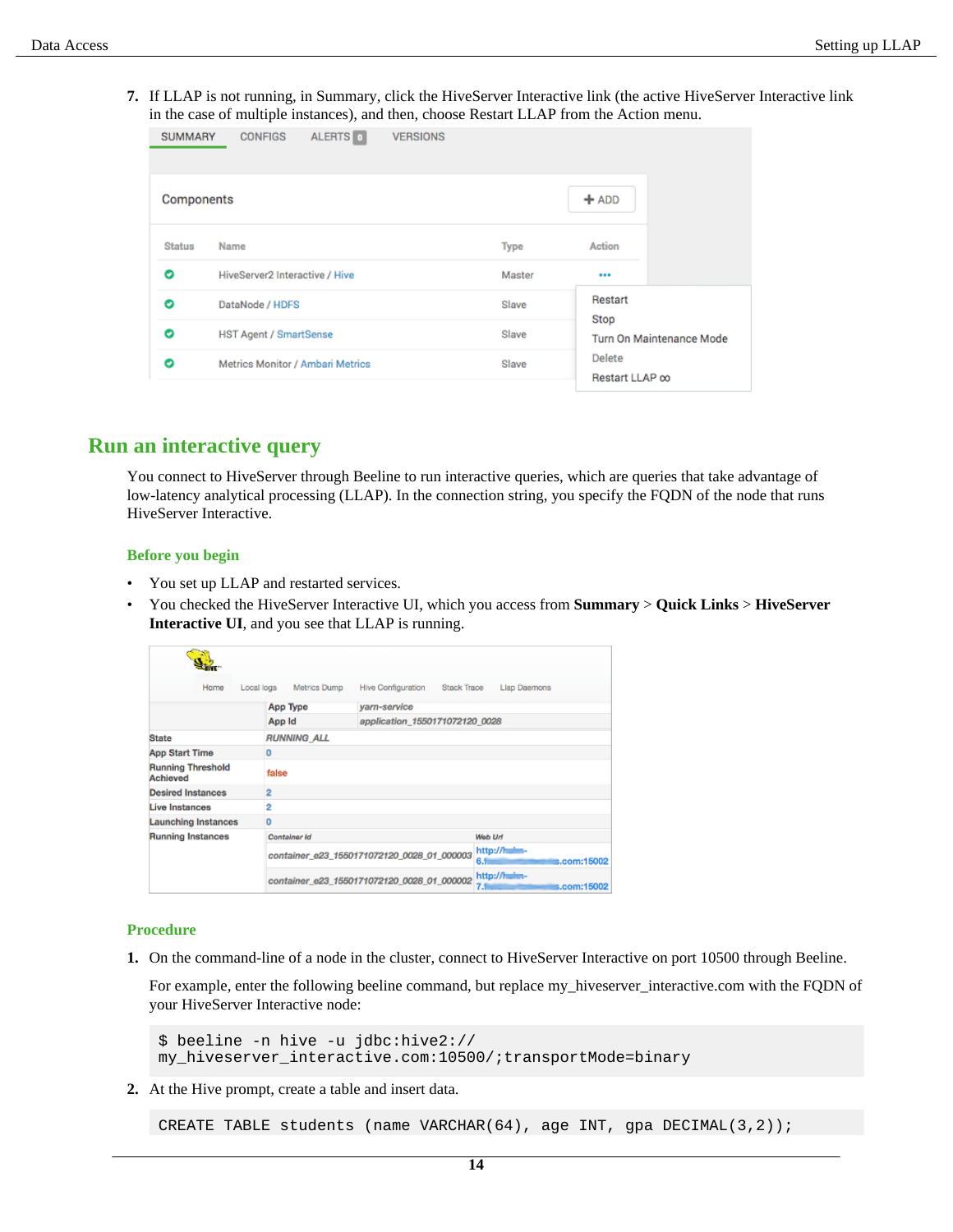INSERT INTO TABLE students VALUES ('fred flintstone', 35, 1.28), ('barney rubble', 32, 2.32);

You probably notice that Hive inserted the data much faster using the LLAP interactive query than using a conventional Hive query.

## <span id="page-14-0"></span>**Use HiveServer Interactive UI**

You can access the HiveServer Interactive UI in Ambari to monitor and display heap, system, and cache metrics of each Hive LLAP node.

#### **Before you begin**

- You installed Hive using Ambari and Hive is running.
- You enabled LLAP and started HiveServer Interactive.

### **About this task**

In this task you open the HiveServer Interactive UI and view executing queries in real time or a recent history of queries. From the UI, you can also access running LLAP daemons.

#### **Procedure**

**1.** In Ambari, select **Services** > **Hive** > **Summary** and in Quick Links, click HiveServer Interactive UI.



The HiveServer Interactive UI shows LLAP running on two daemons (instances).

| Home                                 | Local logs<br>Metrics Dump                                                                    | Hive Configuration<br>Stack Trace          | Llap Daemons                        |  |  |  |  |
|--------------------------------------|-----------------------------------------------------------------------------------------------|--------------------------------------------|-------------------------------------|--|--|--|--|
|                                      | App Type                                                                                      | yarn-service                               |                                     |  |  |  |  |
|                                      | App Id                                                                                        | application 1550171072120 0028             |                                     |  |  |  |  |
| <b>State</b>                         | <b>RUNNING ALL</b>                                                                            |                                            |                                     |  |  |  |  |
| <b>App Start Time</b>                | $\Omega$                                                                                      |                                            |                                     |  |  |  |  |
| <b>Running Threshold</b><br>Achieved | false                                                                                         |                                            |                                     |  |  |  |  |
| <b>Desired Instances</b>             | $\overline{2}$                                                                                |                                            |                                     |  |  |  |  |
| Live Instances                       | 2                                                                                             |                                            |                                     |  |  |  |  |
| <b>Launching Instances</b>           | $\mathbf 0$                                                                                   |                                            |                                     |  |  |  |  |
| <b>Running Instances</b>             | Container Id                                                                                  |                                            | Web Urf                             |  |  |  |  |
|                                      |                                                                                               | container_e23_1550171072120_0028_01_000003 | http://hulm-<br>s.com:15002<br>6.5% |  |  |  |  |
|                                      | http:// <del>haim</del> -<br>container_e23_1550171072120_0028_01_000002<br>s.com:15002<br>7.1 |                                            |                                     |  |  |  |  |

**2.** Click Local Logs.

A list of HiveServer Interactive logs appears.

**3.** Click hiveserver2Interactive.log.

The logged data from /var/log/hive/hiveserver2Interactive, which you can use for troubleshooting HiveServer Interactive problems, appears.

**4.** Click hive-server2-interactive.err. The logged data about queries, which includes query and task execution summaries, appears.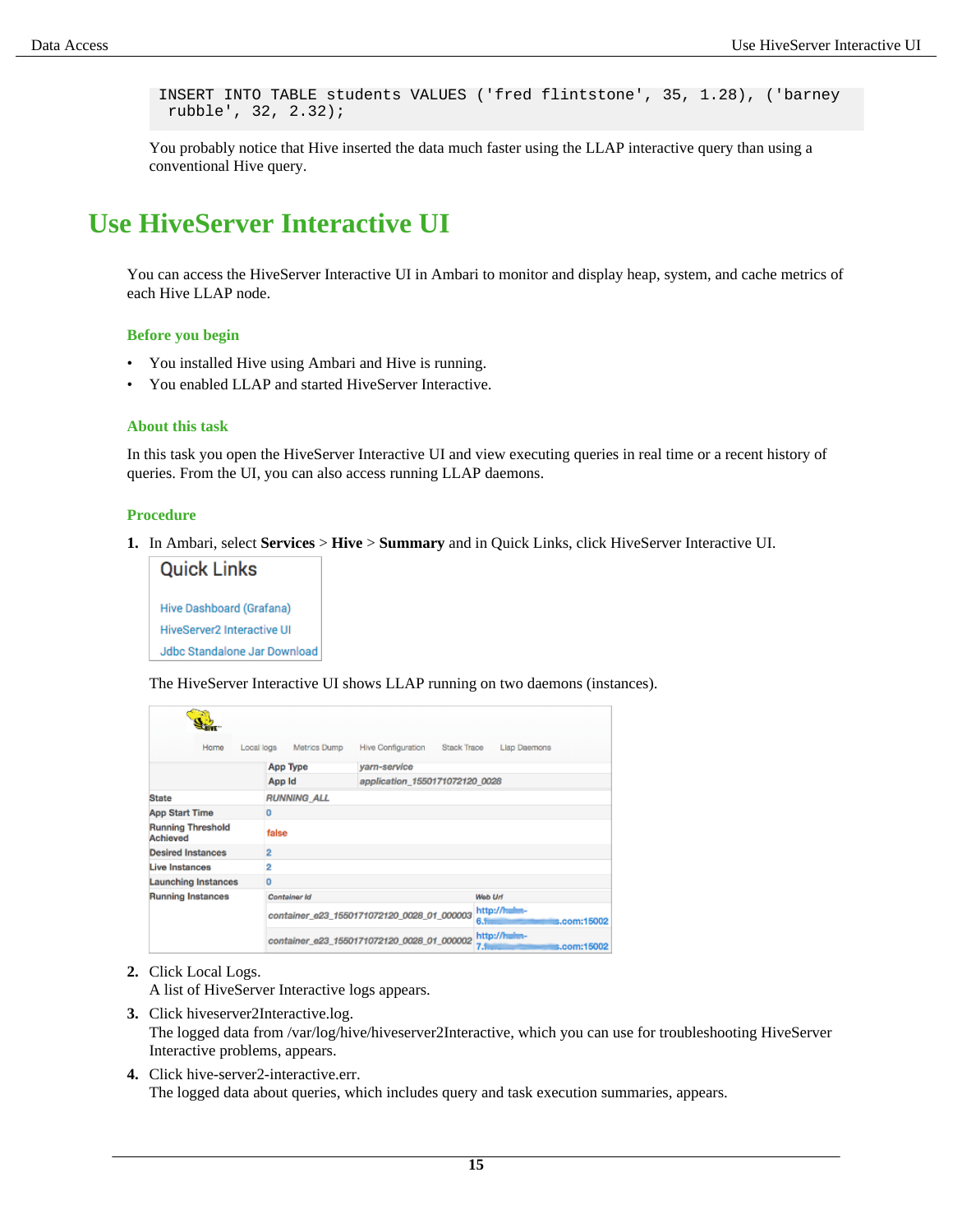## <span id="page-15-0"></span>**Connect a JDBC client to LLAP**

As administrator, you can provide users with the JDBC URL generated by HiveServer, so they can issue queries to the Hive LLAP instance.

#### **Before you begin**

• You completed the setup of Hive LLAP in Ambari and restarted the Hive service.

#### **Procedure**

- **1.** In Ambari, select Services > Hive .
- **2.** In Summary, copy the JDBC URL for HiveServer Interactive: Click the clipboard icon.

| Summary                                              |                                                          |                                                                                     |                                                                           |                                                                                                   | ∡⊙ |
|------------------------------------------------------|----------------------------------------------------------|-------------------------------------------------------------------------------------|---------------------------------------------------------------------------|---------------------------------------------------------------------------------------------------|----|
| Components                                           | <b>O</b> Started<br><b>HIVE METASTORE</b><br>3 Installed | <b>O</b> Started<br><b>HIVESERVER2</b><br><b>INTERACTIVE</b>                        | <b>O</b> Started<br><b>HIVESERVER2</b>                                    | <b>O</b> Started<br><b>MYSQL SERVER</b>                                                           |    |
| <b>HIVESERVER2 JDBC</b><br>URL                       | <b>HIVE CLIENTS</b><br>idbc:hive2://khaili               | hortonworks.com:2181/;serviceDiscoveryMode=zooKeeper;zooKeeperNamespace=hiveserver2 | iii.hortonworks.com:2181,khahn-hdp31-2.field.hortonworks.com:2181,khaiiii |                                                                                                   |    |
| <b>HIVESERVER2</b><br><b>INTERACTIVE JDBC</b><br>URL | idbc:hive2://khaill                                      | and the                                                                             | hortonworks.com:2181,khahn-hdp31-2.field.hortonworks.com:2181,khail       | 1 hortonworks.com:2181/;serviceDiscoveryMode=zooKeeper;zooKeeperNamespace=hiveserver2-interactive |    |

- **3.** In your JDBC client, paste the JDBC URL. Now, you can connect a JDBC client to Hive LLAP and run queries.
- **4.** Provide the JDBC standalone JAR by downloading it from **Services** > **Hive** > **Summary** > **Quick Links**.

## **Quick Links** Hive Dashboard (Grafana) **HiveServer2 Interactive UI** Jdbc Standalone Jar Download

## <span id="page-15-1"></span>**Configuring YARN queues for Hive**

To perform Hive batch processing, you need to set up a YARN queue. As an advanced user, you might want to set up a custom LLAP queue instead of using the default llap queue that Ambari creates.

## <span id="page-15-2"></span>**Configure a queue for batch processing**

You can configure the capacity scheduler queues to scale a Hive batch job for your environment. YARN uses the queues to allocate Hadoop cluster resources among users and groups.

### **About this task**

In this task, you create queues and set up a capacity scheduler to separate short- and long-running queries into the queues: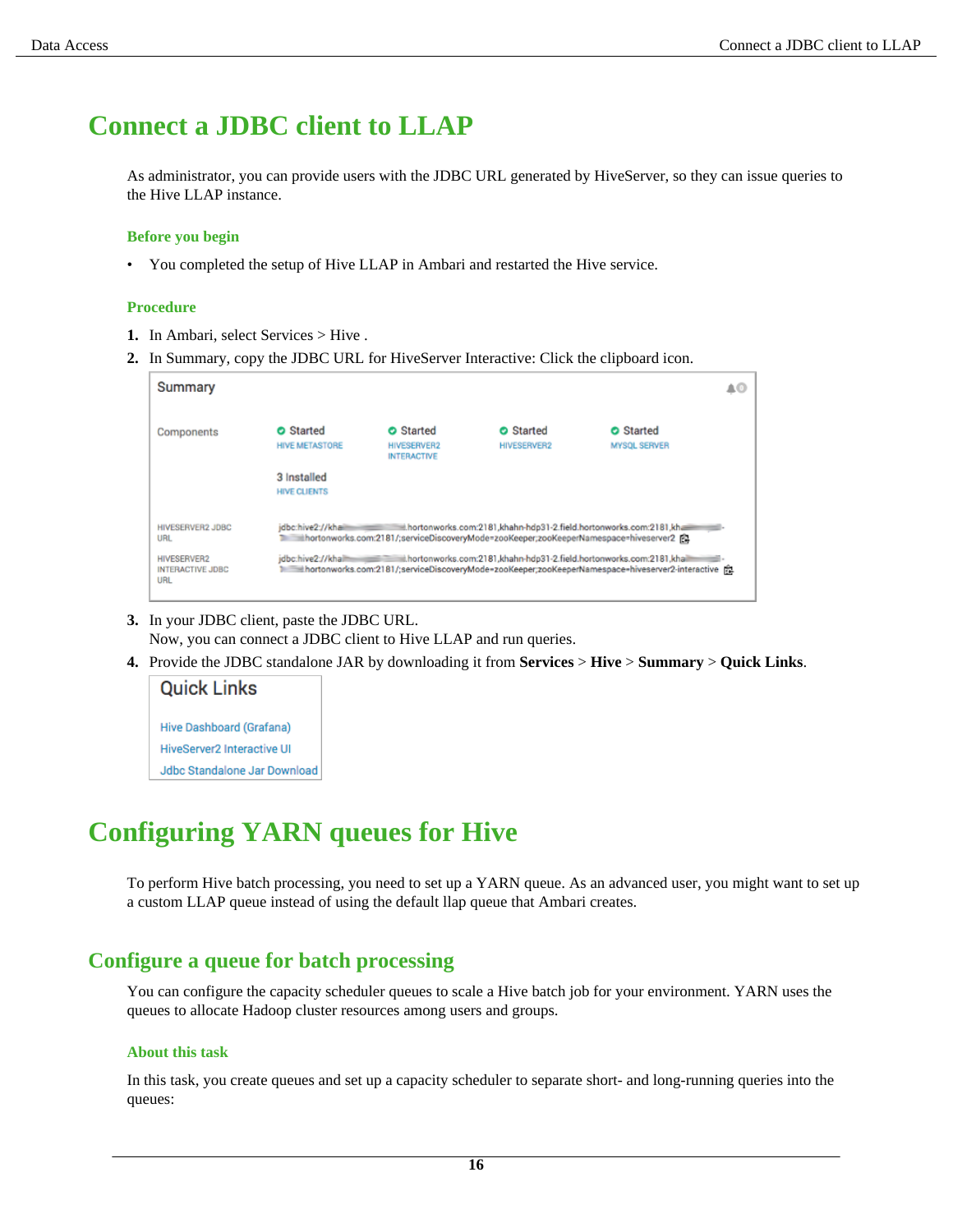**hive1** This queue is used for short-duration queries and is assigned 50 percent of cluster resources.

**hive2** This queue is used for longer-duration queries and is assigned 50 percent of cluster resources.

### **Procedure**

- **1.** In Ambari, access the capacity scheduler:
	- Select **YARN** > **Configs** > **Advanced**, and in Filter enter yarn.scheduler.capacity.root.
	- On the command line of the node where YARN is installed, go to the YARN /conf file, and open the capacityscheduler.xml file.
- **2.** Define the hive1 and hive2 queues, and set the maximum capacity to 50 percent of the queue users with a hard limit.

For example:

```
yarn.scheduler.capacity.root.queues=hive1,hive2
yarn.scheduler.capacity.root.hive1.capacity=50
yarn.scheduler.capacity.root.hive2.capacity=50
```
If the maximum-capacity is set to more than 50 percent, the queue can use more than its capacity when there are other idle resources in the cluster.

**3.** Configure usage limits for these queues and their users. For example:

```
yarn.scheduler.capacity.root.hive1.maximum-capacity=50
yarn.scheduler.capacity.root.hive2.maximum-capacity=50
yarn.scheduler.capacity.root.hive1.user-limit=1
yarn.scheduler.capacity.root.hive2.user-limit=1
```

| Scheduler                 |                                                                                                                                                                                                                                                                                                                                                                                                                                                                                                                                                                                                                                                                                                                                                                                                                                                                                                                                |
|---------------------------|--------------------------------------------------------------------------------------------------------------------------------------------------------------------------------------------------------------------------------------------------------------------------------------------------------------------------------------------------------------------------------------------------------------------------------------------------------------------------------------------------------------------------------------------------------------------------------------------------------------------------------------------------------------------------------------------------------------------------------------------------------------------------------------------------------------------------------------------------------------------------------------------------------------------------------|
| <b>Capacity Scheduler</b> | capacity-scheduler=null<br>yarn.scheduler.capacity.default.minimum-user-limit-percent=100<br>yarn.scheduler.capacity.maximum-am-resource-percent=0.2<br>yarn.scheduler.capacity.maximum-applications=10000<br>yarn.scheduler.capacity.node-locality-delay=40<br>yarn.scheduler.capacity.resource-calculator=org.apache.hadoop.yarn.<br>yarn.scheduler.capacity.root.accessible-node-labels=*<br>yarn.scheduler.capacity.root.acl_administer_queue=*<br>yarn.scheduler.capacity.root.acl_submit_applications=*<br>yarn.scheduler.capacity.root.capacity=100<br>yarn.scheduler.capacity.root.default.acl_administer_jobs=*<br>yarn.scheduler.capacity.root.default.acl_submit_applications=*<br>yarn.scheduler.capacity.root.default.capacity=100<br>yarn.scheduler.capacity.root.default.maximum-capacity=100<br>yarn.scheduler.capacity.root.default.state=RUNNING<br>yarn.scheduler.capacity.root.default.user-limit-factor=1 |
|                           |                                                                                                                                                                                                                                                                                                                                                                                                                                                                                                                                                                                                                                                                                                                                                                                                                                                                                                                                |

The default value of 1 for user-limit means that any single user in the queue can at a maximum occupy 1X the queue's configured capacity. These settings prevent users in one queue from monopolizing resources across all queues in a cluster.

**4.** From the Ambari dashboard, select **ADMIN** > **Manage Ambari** > **Views**.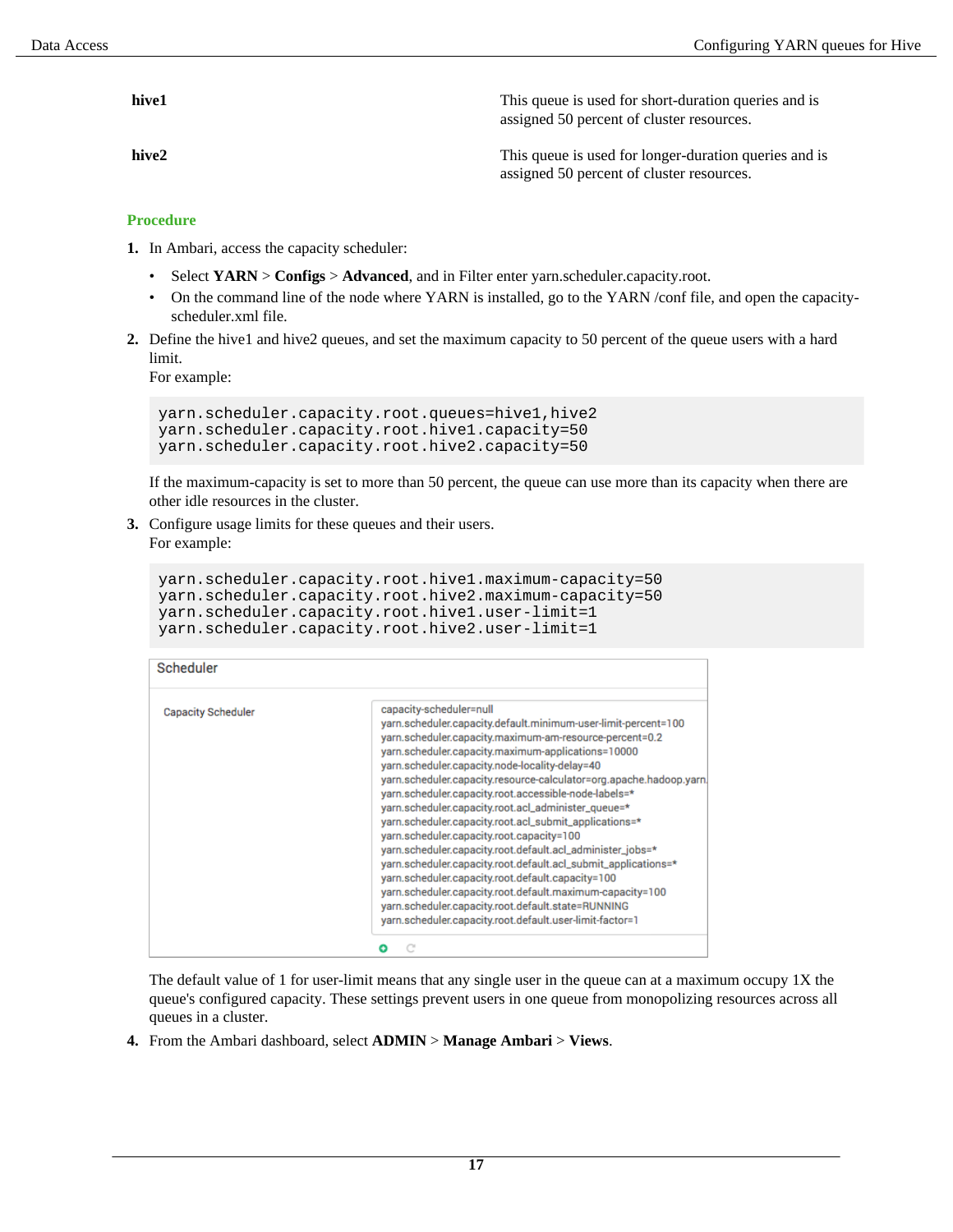| Name                       | URL                                                 | <b>View Type</b>               |
|----------------------------|-----------------------------------------------------|--------------------------------|
| AUTO_CS_INSTANCE           | /main/view/CAPACITY-SCHEDULER/auto_cs_instance<br>œ | CAPACITY-SCHEDULER {1.0.0}     |
| <b>AUTO FILES INSTANCE</b> | /main/view/FILES/auto_files_instance <a></a>        | <b>FILES {1.0.0}</b>           |
| SMARTSENSE AUTO INSTANCE   | /main/view/SMARTSENSE/smartsense_auto_instance      | SMARTSENSE {1,5,0,2,7,0,0-703} |

**5.** Click the URL for the view named AUTO\_CS\_INSTANCE, which is the capacity scheduler view.

| A / YARN Queue Manager                |                               |
|---------------------------------------|-------------------------------|
| + Add Queue                           | Actions $\sim$                |
| $\sim$ root (100%)                    |                               |
| $\blacksquare$ default (100%)         | ø                             |
| Scheduler                             |                               |
| <b>Maximum</b><br><b>Applications</b> | 10000                         |
| <b>Maximum AM</b><br><b>Resource</b>  | 20<br>%                       |
| <b>Node Locality Delay</b>            | 40                            |
| Calculator                            | Default Resource Calculator + |
| <b>Queue Mappings</b>                 |                               |
| <b>Queue Mappings</b><br>Override     | O Disabled                    |
|                                       |                               |

**6.** In the YARN Queue Manager, click Add Queue.



- **7.** Enter the queue path, which is the name of the first queue hive1, and then add the hive2 queue.
- **8.** To create the following schedule, select the root queue and add hive1 and hive2 at that level: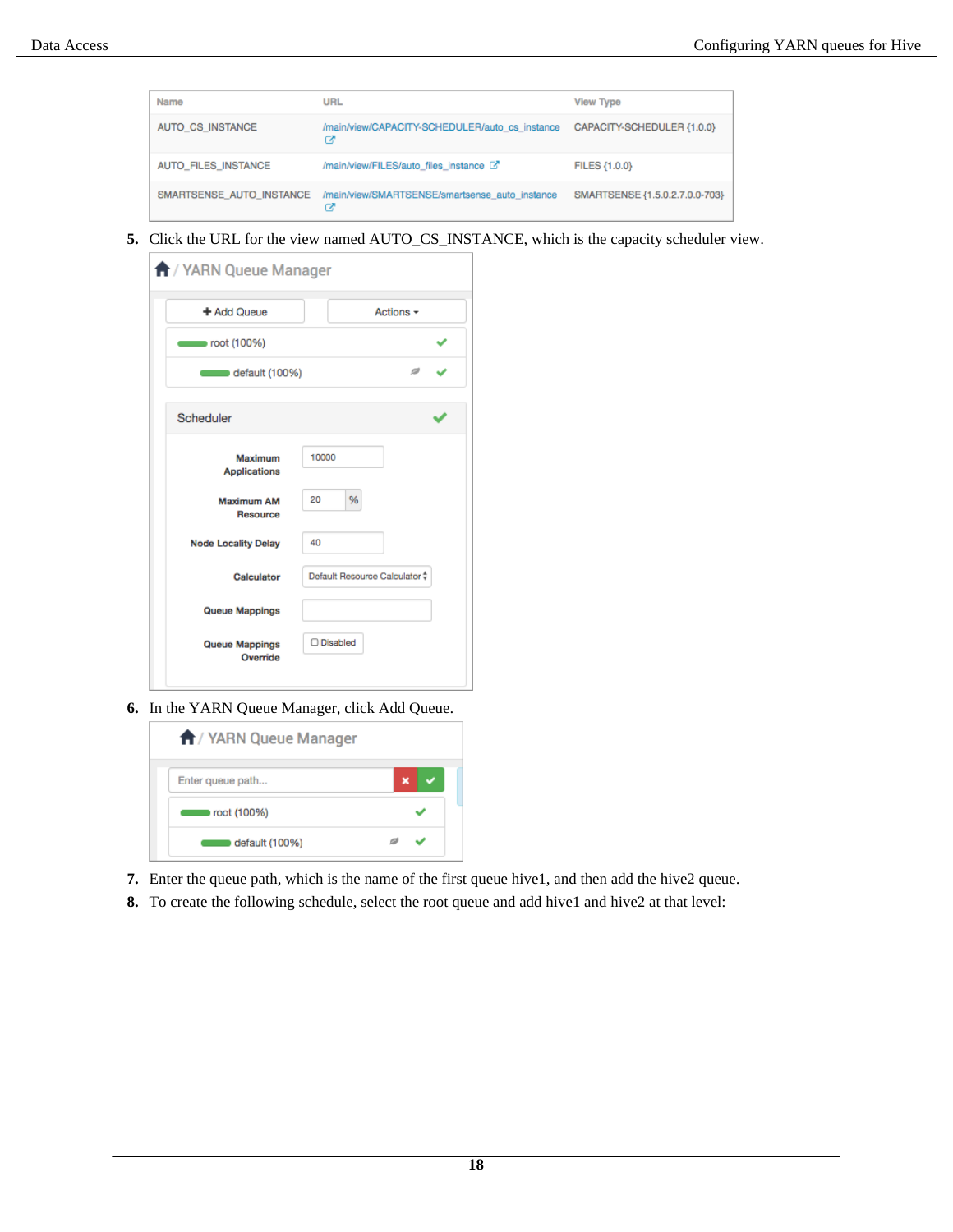|                            |                           |           | hive1 $\alpha$            |                 |                             | $\boldsymbol{\times}$ |
|----------------------------|---------------------------|-----------|---------------------------|-----------------|-----------------------------|-----------------------|
| moot (100%)                |                           | v         | root hive!                |                 |                             |                       |
| e default (50%)            |                           | v         | Capacity                  |                 | Level Total                 | 100%                  |
| men hive1 (25%)            |                           | $\bullet$ | hive1                     |                 |                             | C Enable node labels  |
| $\bullet$ hive2 (25%)      |                           | v         | Capacity: 25 % -O-        |                 |                             |                       |
| Scheduler                  |                           | v         |                           |                 | v Show Peer Level Queues    |                       |
| Maximum<br>Applications    | $\mathbf{m}$<br>10000     |           | Access Control and Status |                 | Resources                   |                       |
| Maximum AM                 | $\%$<br>20                |           | State                     | Running Stopped | User Limit Factor           | $\,$ 1                |
| Resource                   |                           |           | Administer<br>Queue       | Anyone Custom   | Minimum User Limit          | 100 %                 |
| <b>Node Locality Delay</b> | $-400$                    |           |                           |                 | <b>Maximum Applications</b> | Inherited             |
| Calculator                 | org.apache.hadoop.yam.uti |           | Submit<br>Applications    | Anyone Custom   |                             |                       |
| Queue Mappings             |                           |           |                           |                 | Maximum AM Resource         | Inha %                |
| Queue Mappings<br>Override | C Disabled                |           |                           |                 | Ordering policy             | file #                |

## <span id="page-18-0"></span>**Configure a custom LLAP queue**

As an advanced user, you can create and customize a queue for interactive querying instead of accepting the default llap queue during LLAP setup in Ambari. Using custom queues gives you the flexibility to assign different priorities, or other configurations, to queries run on certain queues, for example.

### **Before you begin**

You have not set up the default llap queue in Ambari.

### **About this task**

This task is optional. Do not set up a custom LLAP queue unless you are an experienced user.

### **Procedure**

- **1.** In Ambari, access the capacity scheduler:
	- Select **YARN** > **Configs** > **Advanced**, and in Filter enter yarn.scheduler.capacity.root.
	- On the command line of the node where YARN is installed, go to the YARN /conf file, and open the capacityscheduler.xml file.
- **2.** Define the custom LLAP queue, specifying a name and other properties, such as capacity and usage limits. For example:

```
yarn.scheduler.capacity.root.queues=myllap
yarn.scheduler.capacity.root.myllap=50 
yarn.scheduler.capacity.root.myllap.maximum-capacity=50
yarn.scheduler.capacity.root.myllap.user-limit=1
```
**3.** From the Ambari dashboard, select **ADMIN** > **Manage Ambari** > **Views**.

| <b>Name</b>              | URL                                                 | <b>View Type</b>               |
|--------------------------|-----------------------------------------------------|--------------------------------|
| AUTO_CS_INSTANCE         | /main/view/CAPACITY-SCHEDULER/auto_cs_instance<br>œ | CAPACITY-SCHEDULER {1.0.0}     |
| AUTO_FILES_INSTANCE      | /main/view/FILES/auto_files_instance <a></a>        | <b>FILES {1.0.0}</b>           |
| SMARTSENSE AUTO INSTANCE | /main/view/SMARTSENSE/smartsense_auto_instance      | SMARTSENSE {1,5,0,2,7,0,0-703} |

**4.** Click the URL for the view named AUTO\_CS\_INSTANCE, which is the capacity scheduler view.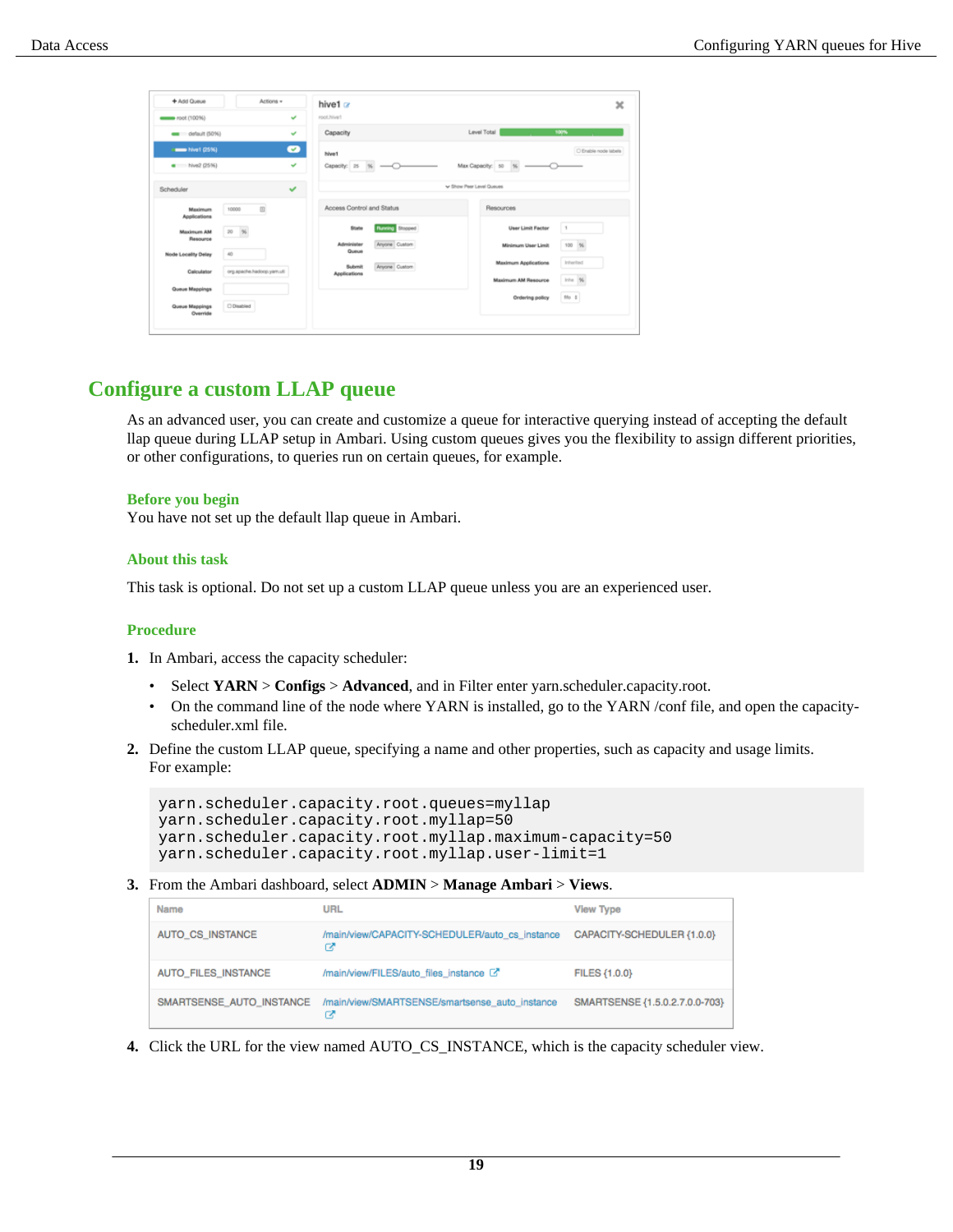| <b>f</b> / YARN Queue Manager        |                               |
|--------------------------------------|-------------------------------|
| + Add Queue                          | Actions $\sim$                |
| $\sim$ root (100%)                   |                               |
| $\blacksquare$ default (100%)        | ø                             |
| Scheduler                            |                               |
| Maximum<br><b>Applications</b>       | 10000                         |
| <b>Maximum AM</b><br><b>Resource</b> | %<br>20                       |
| <b>Node Locality Delay</b>           | 40                            |
| Calculator                           | Default Resource Calculator # |
| <b>Queue Mappings</b>                |                               |
| <b>Queue Mappings</b><br>Override    | □ Disabled                    |

**5.** In the YARN Queue Manager, click Add Queue.

| A / YARN Queue Manager |  |
|------------------------|--|
| Enter queue path       |  |
| root (100%)            |  |
| default (100%)         |  |

- **6.** Enter the queue path, which is the name of the custom queue myllap hive1.
- **7.** In Ambari, select **Services** > **Hive** > **Configs** > **Settings**.
- **8.** In Interactive Query, set Enable Interactive Query to Yes:



**9.** In Select HiveServer Interactive Host, select the server to host HiveServer Interactive. For example, select the default highlighted server, which is typically a good choice.



**10.** In Interactive Query Queue, select the custom YARN queue to replace the default llap: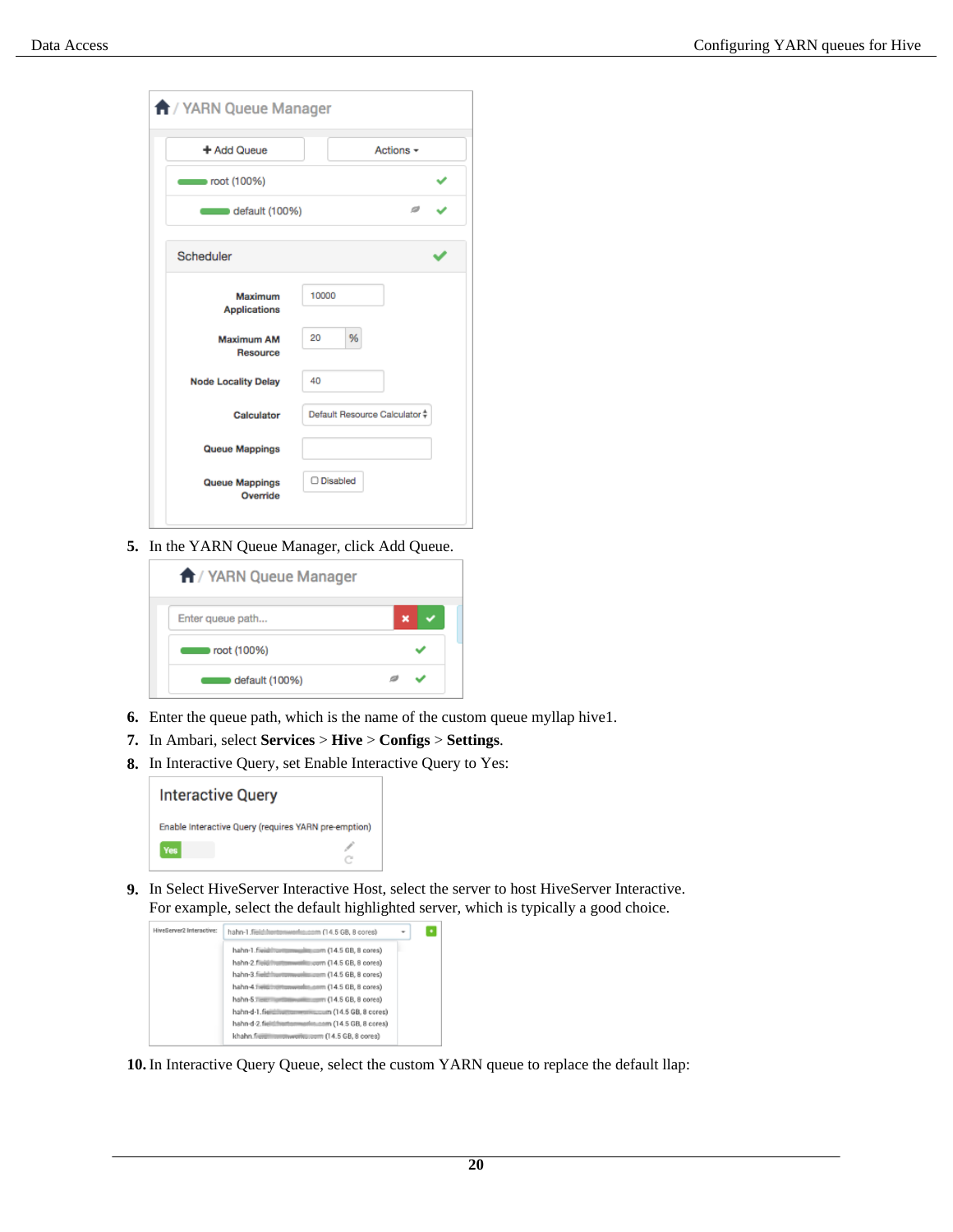

This action dedicates all the LLAP daemons and YARN ApplicationMasters of the system to the single, specified queue.

## <span id="page-20-0"></span>**Set up multiple HiveServer instances**

You can set up HiveServer instances, which can share the same metastore database for different purposes, such as ETL, running multiple applications using different settings, or load-balancing using ZooKeeper.

### **Before you begin**

• You installed Hive using Ambari and Hive is running.

### **Procedure**

**1.** In Ambari, select Hosts.



- **2.** Click the name of the host node where you want to create the HiveServer instance.
- **3.** In Summary, in Components, click Add, and select HiveServer.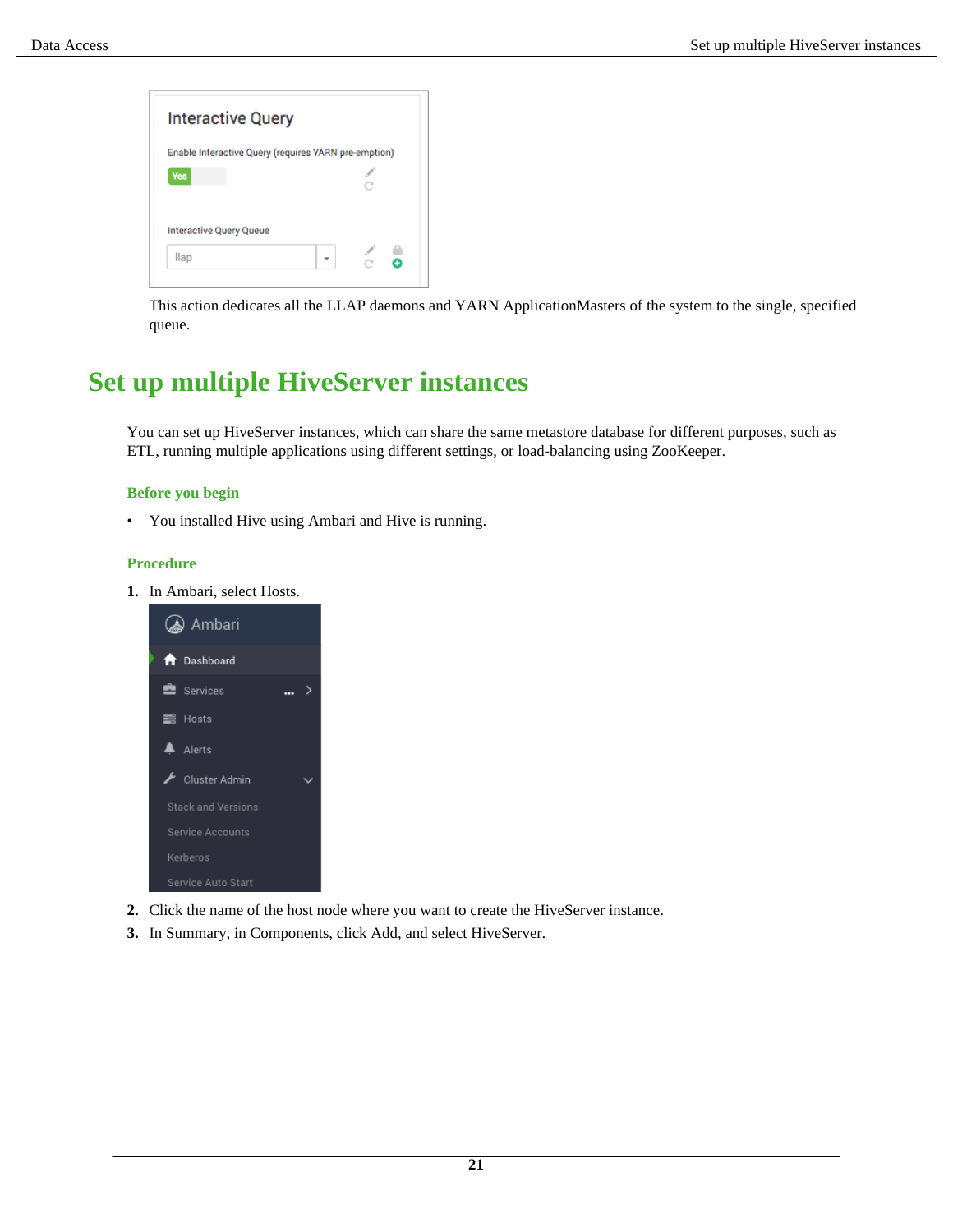| <b>Components</b> |                                  | $+$ ADD                                              |
|-------------------|----------------------------------|------------------------------------------------------|
| <b>Status</b>     | Name                             | NFSGateway<br><b>Hive Metastore</b>                  |
| Θ                 | ZooKeeper Server / ZooKeeper     | HiveServer2<br><b>HiveServer2 Interactive</b>        |
| Θ                 | DataNode / HDFS                  | Infra Solr Instance                                  |
| Θ                 | Druid Historical / Druid         | <b>Metrics Collector</b>                             |
| Θ                 | Druid MiddleManager / Druid      | <b>Activity Analyzer</b><br><b>Activity Explorer</b> |
| Θ                 | <b>HST Agent / SmartSense</b>    | <b>Druid Broker</b>                                  |
| Θ                 | Metrics Monitor / Ambari Metrics | <b>Druid Coordinator</b><br>Druid Overlord           |
| Ω                 | NodeManager / YARN               | <b>Druid Router</b>                                  |

Do not add HiveServer Interactives for high availability using this procedure.

### **Related Information**

[Set up multiple HiveServer Interactives for high availability](#page-6-0)

## <span id="page-21-0"></span>**Key components of Hive warehouse processing**

A brief introduction to these software and systems, which affect performance, helps you understand the scope of the tuning task: HiveServer, admission control, batch processing using Apache Tez, interactive processing using Apache Tez and LLAP daemons, and YARN.

### **HiveServer**

HiveServer provides Hive service to multiple clients that simultaneously execute queries against Hive using an open Apache Hive API driver, such as JDBC. For optimal performance, you should use HiveServer to connect your client application and the Hive enterprise data warehouse (EDW). Using Ambari, you can install, configure, and monitor the Hive service and HiveServer.

An embedded metastore, which is different from MetastoreDB, runs in HiveServer and performs the following tasks:

- Gets statistics and schema from MetastoreDB
- Compiles queries
- Generates query execution plans
- Submits query execution plans
- Returns query results to the client

### **Admission control**

HiveServer coordinates admission control. Admission control is critical to Hive performance tuning. Admission control manages queries in a manner similar to how connection pooling manages network connections in RDBMS databases. When using the Hive LLAP on the Tez engine, you can configure admission control.

Admission control performs the following functions:

- Enables optimal Hive performance when multiple user sessions generate asynchronous threads simultaneously
- Scales concurrent queries to suit system resources and demand
- Postpones processing or cancels other queries if necessary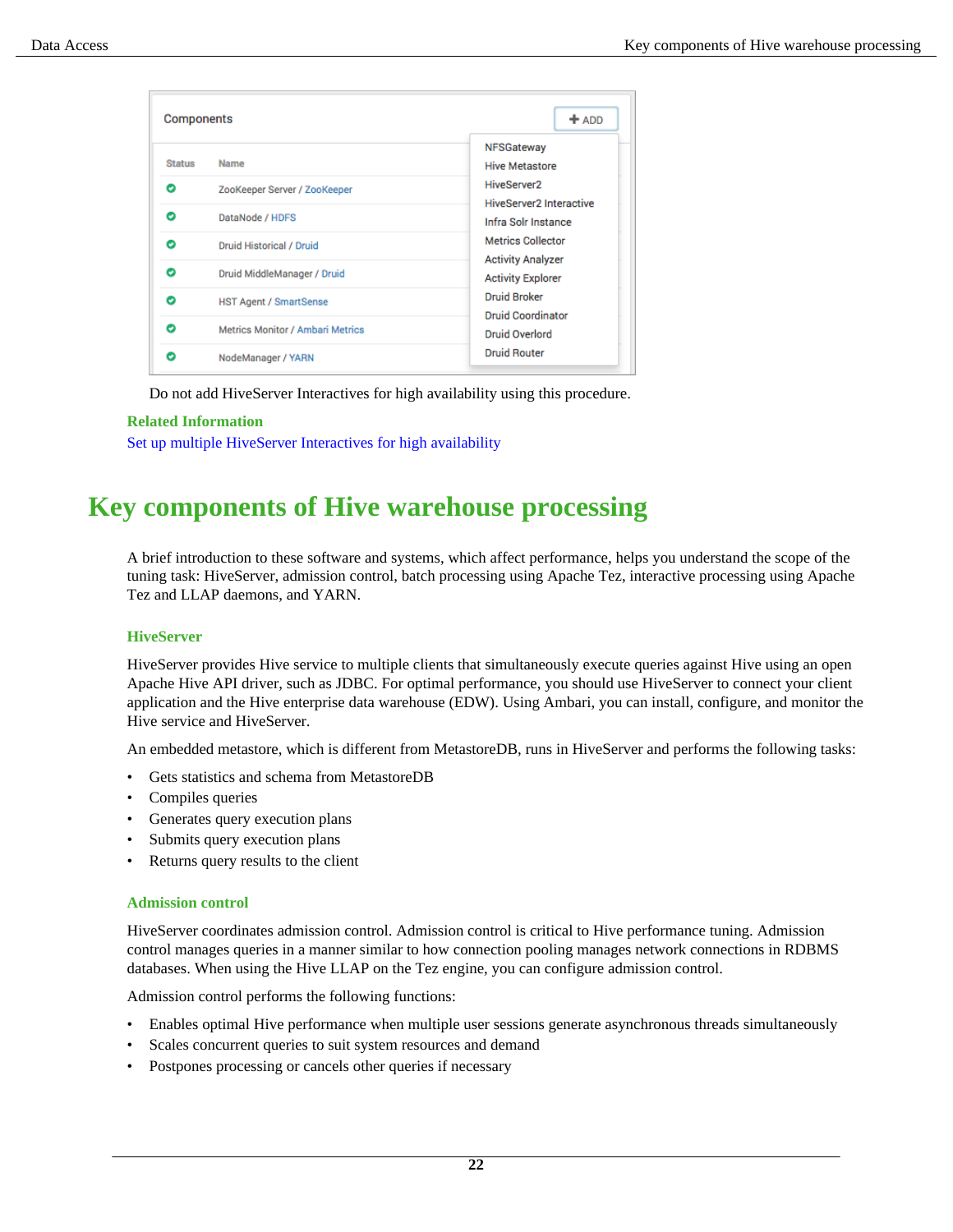### **Batch processing using Apache Tez**

Each queue must have the capacity to support one complete Tez application, as defined by its Application Master (AM) (tez.am.resource.memory.mb property). Consequently, the number of Apache Tez AMs limits the maximum number of queries a cluster can run concurrently. A Hive-based analytic application relies on YARN containers as execution resources. The Hive configuration defines containers. The number and longevity of containers that reside in your environment depend on whether you want to run with batch workloads or enable Hive LLAP in HDP.

Hive on Tez is an advancement over earlier application frameworks for Hadoop data processing, such as using Hive on MapReduce, which is not supported in HDP 3.0 and later. The Tez framework is suitable for high-performance batch workloads.

After query compilation, HiveServer generates a Tez graph that is submitted to YARN. A Tez AM monitors the query as it runs.

### **Interactive processing using Apache Tez and LLAP daemons**

The way interactive and batch workloads operate with YARN and queues differs. Hive LLAP manages resources globally, rather than managing resources of each Tez session independently. LLAP does not rely on YARN: LLAP has its own resource scheduling and pre-emption built in. Consequently, you need only a single queue to manage all LLAP resources. Each LLAP daemon runs as a single YARN container.



The following diagram shows the architecture of Hive LLAP:

**Query coordinators** Components that coordinate the execution of a single, persistent LLAP daemon, typically one per node. This is the main differentiating component of the architecture, which enables faster query runtimes than earlier execution engines.

**Query executors** Threads running inside the LLAP daemon.

**In-memory cache** A cache inside the LLAP daemon that is shared across all users.

### **YARN**

LLAP depends on YARN queues. HiveServer and YARN work together to intelligently queue incoming queries of a Hive data set. The queuing process tends to minimize the latency of returned results. The LLAP daemons manage resources across YARN nodes. When you set up LLAP, you enable interactive queries, enable YARN pre-emption, and choose a YARN queue for LLAP processing.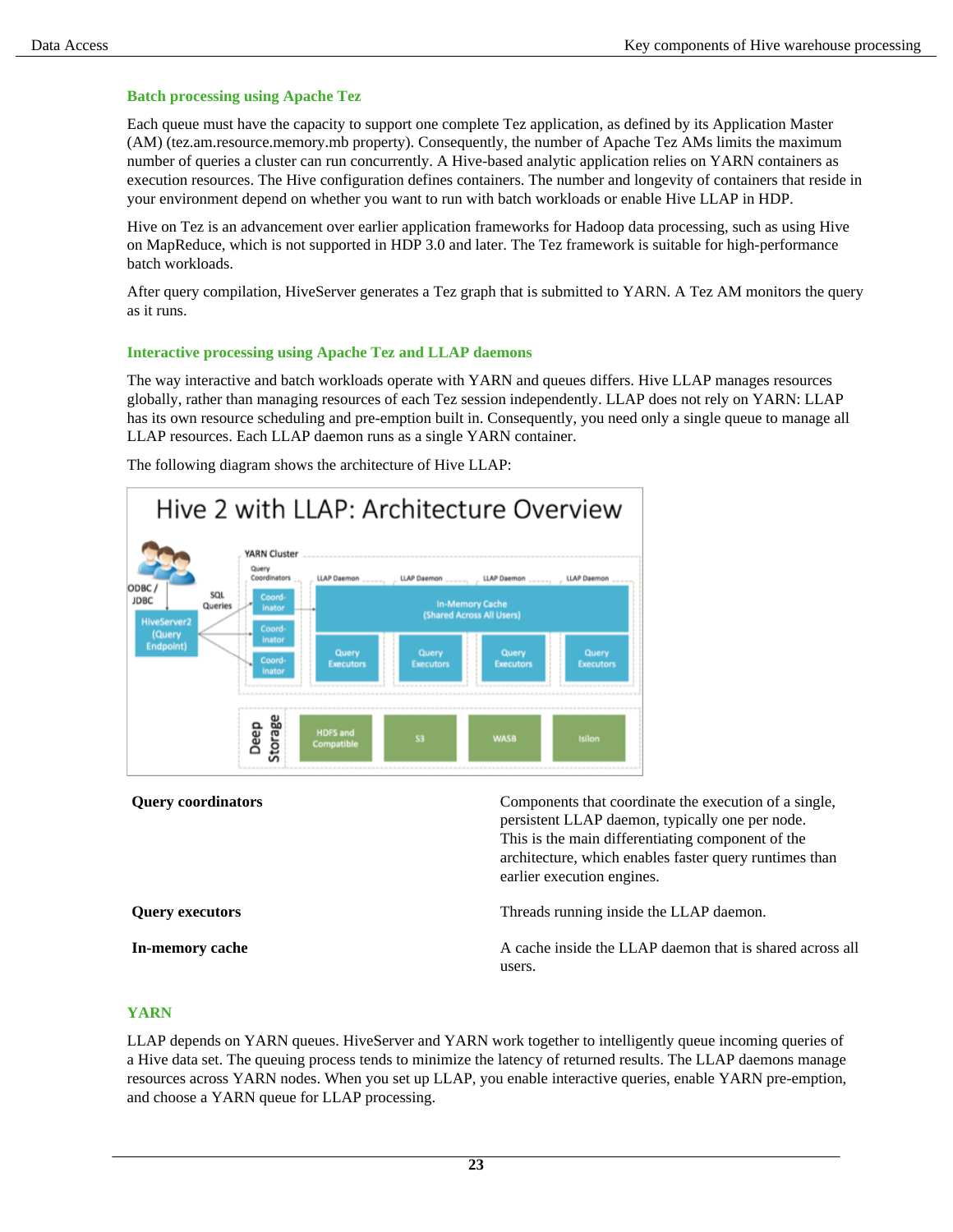## <span id="page-23-0"></span>**Query result cache and metastore cache**

You need to understand the query result cache to enable or disable it for debugging and to configure the memory allocated for the results. You also need to understand how the metadata cache affects data consistency.

### **Using the query result cache**

Some operations support hundreds of thousands of users who connect to Hive using BI systems such as Tableau. In these situations, repetitious queries are inevitable. The query result cache, which is on by default, filters and stores common queries in a cache. When you issue the query again, Hive retrieves the query result from a cache instead of recomputing the result, which takes a load off the backend system.

Every query that runs in Hive 3 stores its result in a cache. Hive evicts invalid data from the cache if the input table changes. For example, if you preform aggregation and the base table changes, queries you run most frequently stay in cache, but stale queries are evicted. The query result cache works with managed tables only because Hive cannot track changes to an external table. If you join external and managed tables, Hive falls back to executing the full query. The query result cache works with ACID tables. If you update an ACID table, Hive reruns the query automatically.

You can enable and disable the query result cache from command line. You might want to do so to debug a query. You disable the query result cache by setting the following parameter to false: hive.query.results.cache.enabled=false

Hive stores the query result cache in /tmp/hive/\_resultcache\_/. By default, Hive allocates 2GB for the query result cache. You can change this setting by configuring the following parameter in bytes: hive.query.results.cache.max.size

### **Using the metadata cache**

When query execution time is less than 1 second, compilation time dominates. Metadata retrieval is often a significant part of compilation time, which is devoted to RDBMS queries. In this situation, Cloud RDBMS As a Service is often slower, and frequent queries leads to throttling. Metadata caching speeds compilation time by approximately 50 percent in an on-premises MySQL installation. Significantly more improvements occur with cloud RDBMS. Caching achieves consistency in a single metastore setup and eventual consistent in an HA setup.

## <span id="page-23-1"></span>**Tez execution engine properties**

If the performance of low-latency analytical processing (LLAP) degrades, you can adjust Tez properties to tune Hive LLAP performance, but generally changing Tez properties is not necessary.

### **Tuning Tez**

In Ambari, select **Services** > **Tez** > **Configs**to change general or advanced properties using guidelines in the following table. You can search for a property by entering it in the Filter field.

| <b>Property</b>                                        | <b>Guideline</b>                                                                                                                   | <b>Default</b>              |
|--------------------------------------------------------|------------------------------------------------------------------------------------------------------------------------------------|-----------------------------|
| tez.am.resource.memory.mb                              | 4 GB maximum for most sites. Generally, do<br>not change the value of this property unless<br>you change resources on the cluster. | Depends on your environment |
| tez.session.am.dag.submit.timeout.secs                 | 300 minimum                                                                                                                        | 300                         |
| tez.am.container.idle.release-timeout-<br>min.millis   | 20000 minimum                                                                                                                      | 10000                       |
| tez.am.container.idle.release-timeout-<br>max.millis   | 40000 minimum                                                                                                                      | 20000                       |
| tez.shuffle-vertex-manager.desired-task-input-<br>size | Increase for large ETL jobs that run too long.                                                                                     | No default value set        |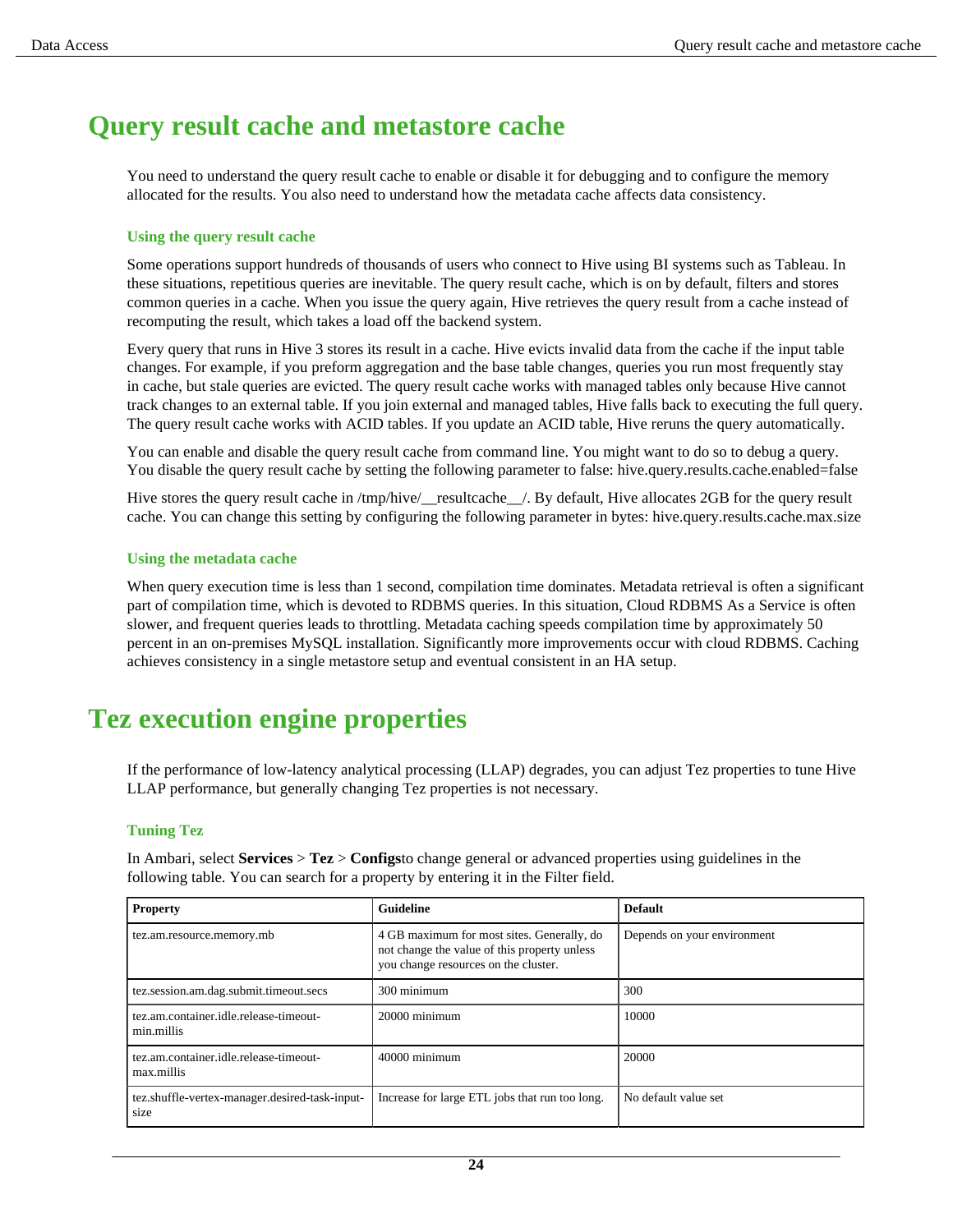| <b>Property</b>                                     | <b>Guideline</b>                                                                                                                        | <b>Default</b>       |
|-----------------------------------------------------|-----------------------------------------------------------------------------------------------------------------------------------------|----------------------|
| tez.min.partition.factor                            | Increase for more reducers. Decrease for fewer<br>reducers.                                                                             | 0.25                 |
| tez.max.partition.factor                            | Increase for more reducers. Decrease for fewer<br>reducers.                                                                             | 2.0                  |
| tez.shuffle-vertex-manager.min-task-<br>parallelism | Set a value if reducer counts are too low, even<br>if the tez.shuffle-vertex-manager.min-src-<br>fraction property is already adjusted. | No default value set |
| tez.shuffle-vertex-manager.min-src-fraction         | Increase to start reducers later. Decrease to<br>start reducers sooner.                                                                 | 0.2                  |
| tez.shuffle-vertex-manager.max-src-fraction         | Increase to start reducers later. Decrease to<br>start reducers sooner.                                                                 | 0.4                  |
| hive.vectorized.execution.enabled                   | true                                                                                                                                    | 0.4                  |
| hive.mapjoin.hybridgrace.hashtable                  | true for slower but safer processing. false for<br>faster processing.                                                                   | false                |

## <span id="page-24-0"></span>**Monitoring Apache Hive performance**

You can use Grafana, part of Ambari Metrics, to monitor Hive performance. Grafana includes prebuilt dashboards for advanced visualization of cluster metrics. From these dashboards, you can assess the performance of the system.

Grafana includes the following Hive LLAP dashboards:

• Hive LLAP Heatmap

Shows all the nodes that are running LLAP daemons with percentage summaries for available executors and cache. This dashboard enables you to identify the hotspots in the cluster in terms of executors and cache.

• Hive LLAP Overview

Shows the aggregated information across all of the clusters: for example, the total cache memory from all the nodes. This dashboard enables you to see that your cluster is configured and running correctly. For example, you might have configured 10 nodes, but see executors and cache indicators for only 8 nodes.

• Hive LLAP Daemon

Metrics that show the operating status for a specific Hive LLAP Daemon.

From an issue in the Hive LLAP Overview dashboard, you can go to the LLAP Daemon dashboard and determine which node is having the problem.

### <span id="page-24-1"></span>**Monitoring LLAP resources**

As administrator, you can monitor a cluster to conserve resources when running low-latency analytical processing (LLAP). You can monitor the queries in real-time using the YARN ResourceManager Web UI or YARN commandline tools. You can view LLAP app information and HiveServer Interactive logs using the HiveServer2 Interactive UI.

After setup, Hive LLAP is transparent to Apache Hive users and business intelligence tools. Interactive queries run on Apache Hadoop YARN. For example, you can run a large Hive LLAP cluster during the day for BI tools, and then reduce usage during nonbusiness hours to use the cluster resources for ETL processing. The following diagram shows how LLAP fits into your cluster: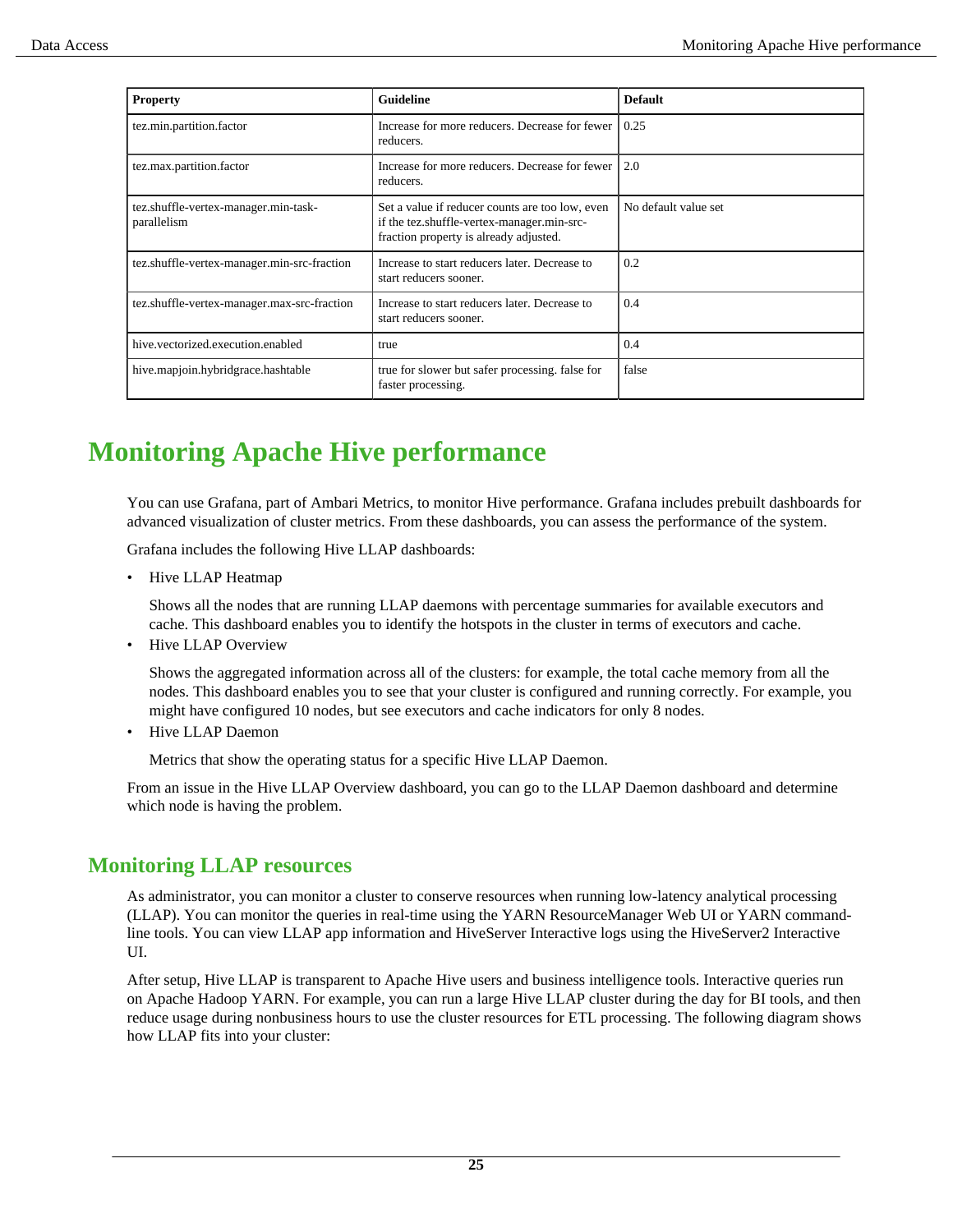

On your cluster, an extra HiveServer instance is installed that is dedicated to interactive queries. You can see this HiveServer instance listed in the Hive Summary page of Ambari.



In the YARN ResourceManager UI, you can see the queue of Hive LLAP daemons or running queries:

The Apache Tez ApplicationMasters are the same as the selected concurrency. If you selected a total concurrency of 5, you see 5 Tez ApplicationMasters. The following example shows selecting a concurrency of 2:



Maximum Total Concurrent Queries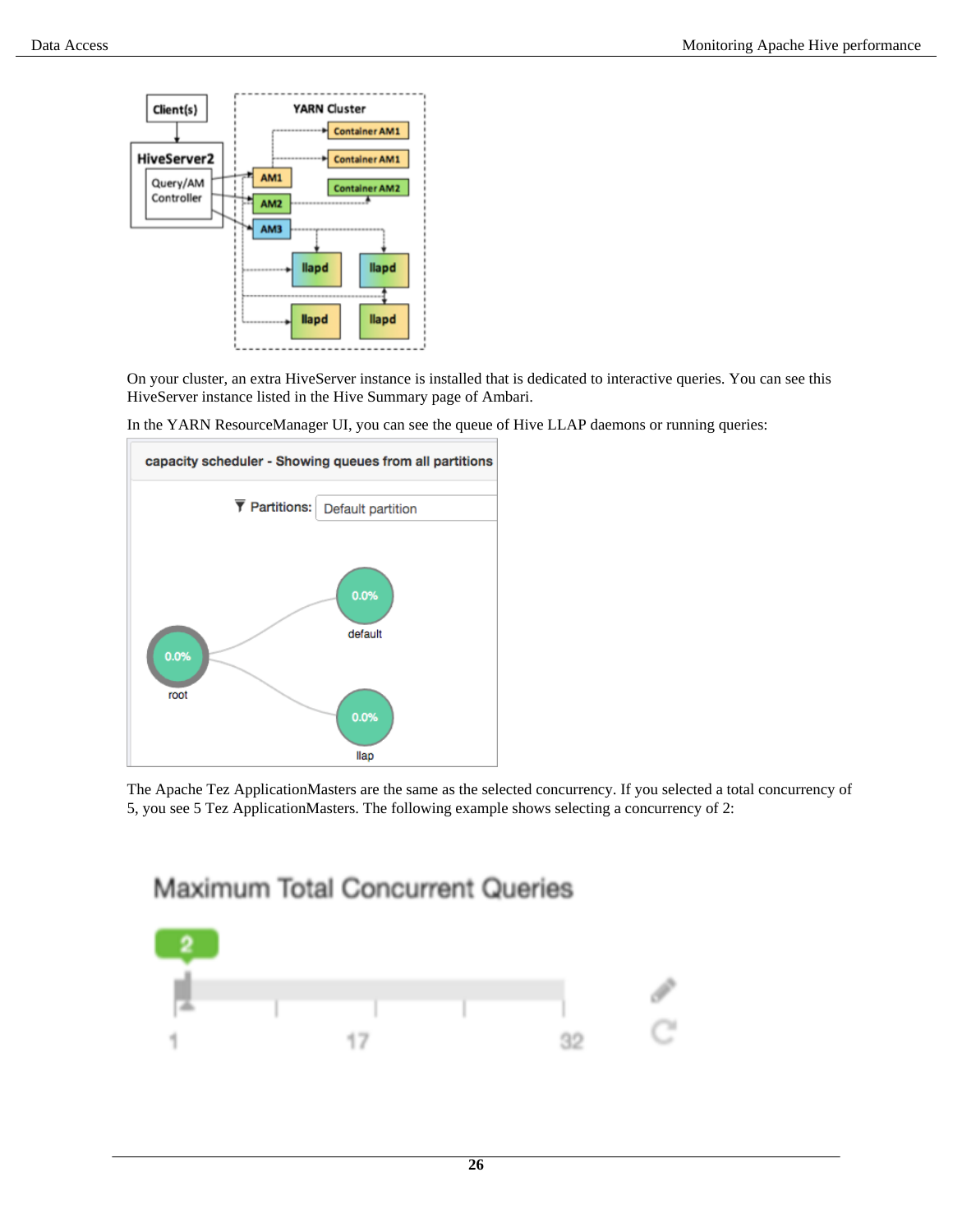## <span id="page-26-0"></span>**Maximizing storage resources using ORC**

You can conserve storage in a number of ways, but using the Optimized Row Columnar (ORC) file format is most effective.

The ORC file format for data storage is recommended for the following reasons:

- Efficient compression: Stored as columns and compressed, which leads to smaller disk reads. The columnar format is also ideal for vectorization optimizations in Tez.
- Fast reads: ORC has a built-in index, min/max values, and other aggregates that cause entire stripes to be skipped during reads. In addition, predicate pushdown pushes filters into reads so that minimal rows are read. And Bloom filters further reduce the number of rows that are returned.
- Proven in large-scale deployments: Facebook uses the ORC file format for a 300+ PB deployment.



ORC provides the best Hive performance overall. In addition, to specifying the storage format, you can also specify a compression algorithm for the table, as shown in the following example:

```
CREATE TABLE addresses (
 name string,
  street string,
  city string,
  state string,
  zip int
  ) STORED AS orc TBLPROPERTIES ("orc.compress"="Zlib");
```
Setting the compression algorithm is usually not required because your Hive settings include a default algorithm. Using ORC advanced properties, you can create bloom filters for columns frequently used in point lookups.

You can read a table and create a copy in ORC using the following command:

CREATE TABLE a\_orc STORED AS ORC AS SELECT \* FROM A;

A common practice is to store data in HDFS as text, create a Hive external table over it, and then store the data as ORC inside Hive where it becomes a Hive-managed table.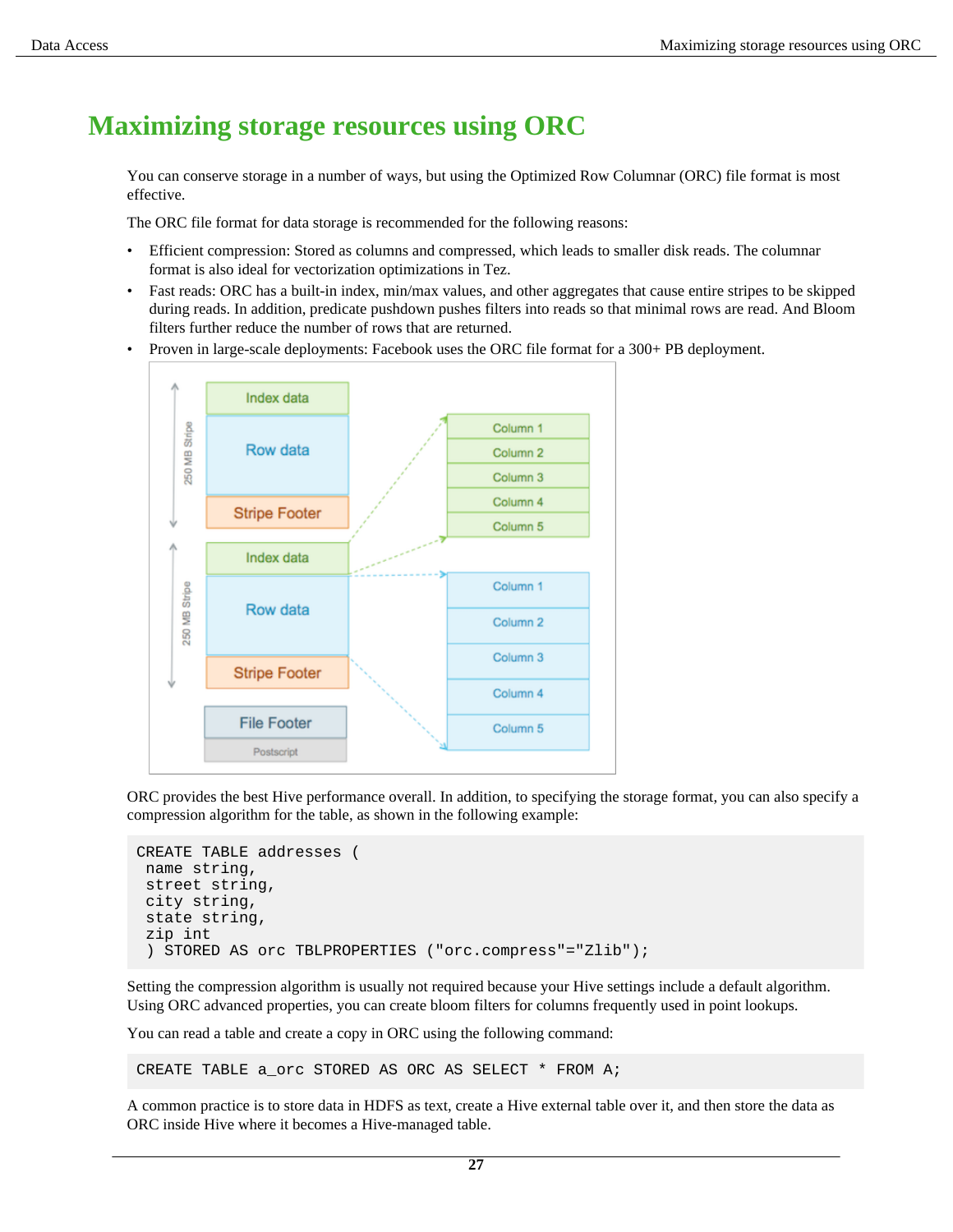Hive supports Parquet and other formats. You can also write your own SerDes (Serializers, Deserializers) interface to support custom file formats.

### **Storage layer**

While a Hive enterprise data warehouse (EDW) can run on one of a variety of storage layers, HDFS and Amazon S3 are among the most frequently used for data analytics in the Hadoop stack. Amazon S3 is a commonly used for a public cloud infrastructure.

A Hive EDW can store data on other file systems, including WASB and ADLS.

Depending on your environment, you can tune the file system to optimize Hive performance by configuring compression format, stripe size, partitions, and buckets.

### <span id="page-27-0"></span>**Advanced ORC properties**

Usually, you do not need to modify ORC properties, but occasionally, Hortonworks Support advises making such changes.

| <b>Key</b>               | <b>Default Setting</b> | <b>Notes</b>                                                                                  |
|--------------------------|------------------------|-----------------------------------------------------------------------------------------------|
| orc.compress             | ZLIB                   | Compression type (NONE, ZLIB, SNAPPY).                                                        |
| orc.compress.size        | 262,144                | Number of bytes in each compression block.                                                    |
| orc.stripe.size          | 268,435,456            | Number of bytes in each stripe.                                                               |
| orc.row.index.stride     | 10.000                 | Number of rows between index entries $(>=$<br>1,000).                                         |
| orc.create.index         | true                   | Sets whether to create row indexes.                                                           |
| orc.bloom.filter.columns | $-$                    | Comma-separated list of column names for<br>which a Bloom filter must be created.             |
| orc.bloom.filter.fpp     | 0.05                   | False positive probability for a Bloom filter.<br>Must be greater than 0.0 and less than 1.0. |

## <span id="page-27-1"></span>**Improving performance using partitions**

You can use partitions to significantly improve performance. You can design Hive table and materialized views partitions to map to physical directories on the file system. For example, a table partitioned by date-time can organize data loaded into Hive each day.

Large deployments can have tens of thousands of partitions. Partition pruning occurs indirectly when Hive discovers the partition key during query processing. For example, after joining with a dimension table, the partition key might come from the dimension table. A query filters columns by partition, pruning partition scanning to one or a few matching partitions. Partition pruning occurs directly when a partition key is present in the WHERE clause. Partitioned columns are virtual, not written into the main table because these columns are the same for the entire partition. In a SQL query, you define the partition as shown in the following example:

CREATE TABLE sale(id in, amount decimal) PARTITIONED BY (xdate string, state string);

To insert data into this table, you specify the partition key for fast loading:

```
INSERT INTO sale (xdate='2016-03-08', state='CA')
SELECT * FROM staging_table
WHERE xdate='2016-03-08' AND state='CA';
```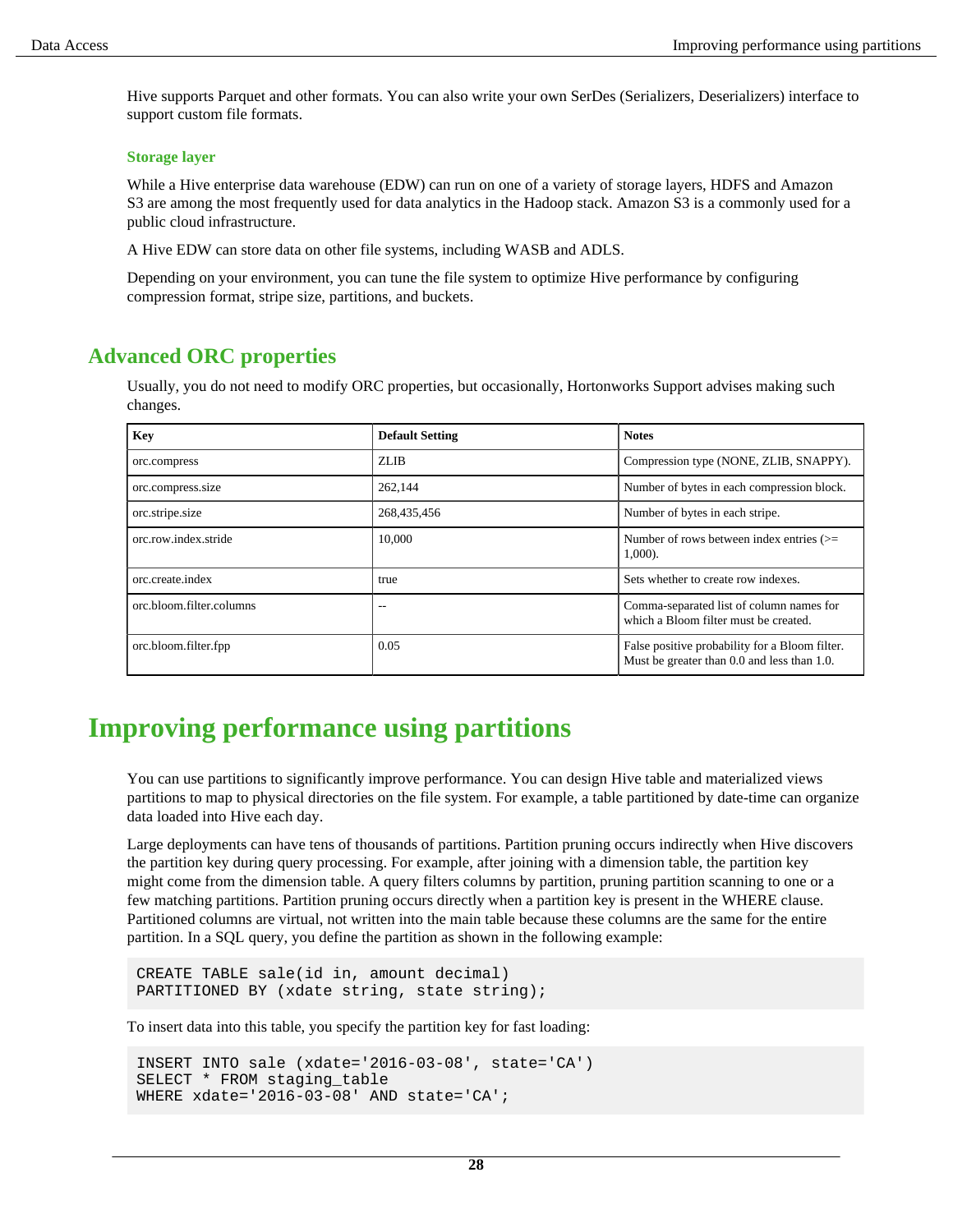You do not need to specify dynamic partition columns. Hive generates a partition specification if you enable dynamic partitions.

### **hive-site.xml settings for loading 1 to 9 partitions:**

SET hive.exec.dynamic.partition.mode=nonstrict; SET hive.exec.dynamic.partition=true;

For bulk-loading data into partitioned ORC tables, you use the following property, which optimizes the performance of data loading into 10 or more partitions.

**hive-site.xml setting for loading 10 or more**

**partitions:** and  $\overline{a}$  bive.optimize.sort.dynamic.partition=true

#### **Example of a Hive query on partitioned data**

```
INSERT INTO sale (xdate, state)
SELECT * FROM staging_table;
```
Follow these best practices when you partition tables and query partitioned tables:

- Never partition on a unique ID.
- Size partitions so that on average they are greater than or equal to 1 GB.
- Formulate a query so that it does not process more than 1000 partitions.

## <span id="page-28-0"></span>**Handling bucketed tables**

If you migrated data from earlier Apache Hive versions to Hive 3, you might need to handle bucketed tables that impact performance.

You can divide tables or partitions into buckets, which are stored in the following ways:

- As files in the directory for the table.
- As directories of partitions if the table is partitioned.

Specifying buckets in Hive 3 tables is not necessary. In CDP, Hive 3 buckets data implicitly, and does not require a user key or user-provided bucket number as earlier versions (ACID V1) did. For example:

V1:

```
CREATE TABLE hello_acid (load_date date, key int, value int)
     CLUSTERED BY(key) INTO 3 BUCKETS
     STORED AS ORC TBLPROPERTIES ('transactional'='true');
```
V2:

CREATE TABLE hello\_acid\_v2 (load\_date date, key int, value int);

Performance of ACID V2 tables is on a par with non-ACID tables using buckets. ACID V2 tables are compatible with native cloud storage.

A common challenge related to using buckets is maintaining query performance while the workload or data scales up or down. For example, you could have an environment that operates smoothly using 16 buckets to support 1000 users, but a spike in the number of users to 100,000 for a day or two creates problems if you do not promptly tune the buckets and partitions. Tuning the buckets is complicated by the fact that after you have constructed a table with buckets, the entire table containing the bucketed data must be reloaded to reduce, add, or eliminate buckets.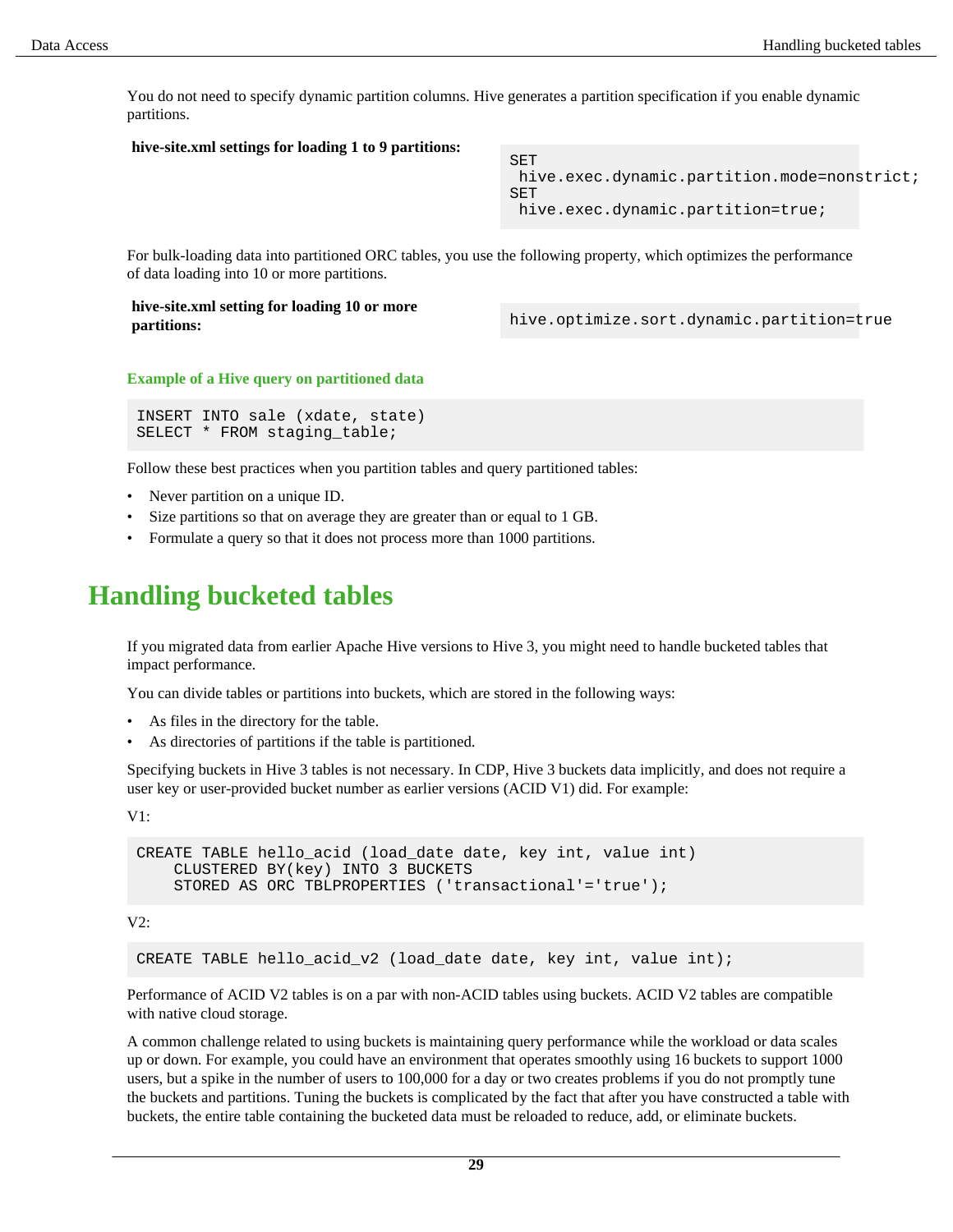With Tez, you only need to deal with the buckets of the biggest table. If workload demands change rapidly, the buckets of the smaller tables dynamically change to complete table JOINs.

You perform the following tasks related to buckets:

- Setting hive-site.xml to enable buckets
	- SET hive.tez.bucket.pruning=true
- Bulk-loading tables that are both partitioned and bucketed:

When you load data into tables that are both partitioned and bucketed, set the following property to optimize the process:

SET hive.optimize.sort.dynamic.partition=true

If you have 20 buckets on user\_id data, the following query returns only the data associated with user\_id = 1: SELECT \* FROM tab WHERE user\_id = 1;

To best leverage the dynamic capability of table buckets on Tez, adopt the following practices:

- Use a single key for the buckets of the largest table.
- Usually, you need to bucket the main table by the biggest dimension table. For example, the sales table might be bucketed by customer and not by merchandise item or store. However, in this scenario, the sales table is sorted by item and store.
- Normally, do not bucket and sort on the same column.

A table that has more bucket files than the number of rows is an indication that you should reconsider how the table is bucketed.

## <span id="page-29-0"></span>**Improving performance using the cost-based optimizer**

A cost-based optimizer (CBO) generates efficient query plans, but to effectively use the CBO to optimize Hive data, you must generate column statistics for tables.

The CBO, powered by Apache Calcite, is a core component in the Hive query processing engine. The CBO optimizes plans for executing a query, calculates the cost, and selects the least expensive plan to use. In addition to increasing the efficiency of execution plans, the CBO conserves resources.

Hive not only enables CBO, but it also gathers table-level statistics by default; however, Hive does not use the CBO until you generate column statistics for tables. Hive does not enable column statistics by default because these statistics can be expensive to compute.

### **How the CBO works**

After parsing a query, a process converts the query to a logical tree (Abstract Syntax Tree) that represents the operations to perform, such as reading a table or performing a JOIN. Calcite applies optimizations, such as query rewrite, JOIN re-ordering, JOIN elimination, and deriving implied predicates to the query to produce logically equivalent plans. Bushy plans provide maximum parallelism. Each logical plan is assigned a cost that is based on distinct, value-based heuristics.

The Calcite plan pruner selects the lowest-cost logical plan. Hive converts the chosen logical plan to a physical operator tree, optimizes the tree, and converts the tree to a Tez job for execution on the Hadoop cluster.

### **Explain plans**

You can generate explain plans by running the EXPLAIN query command. An explain plan shows you the execution plan of a query by revealing the operations that occur when you run the query. Having a better understanding of the plan, you might rewrite the query or change Tez configuration parameters.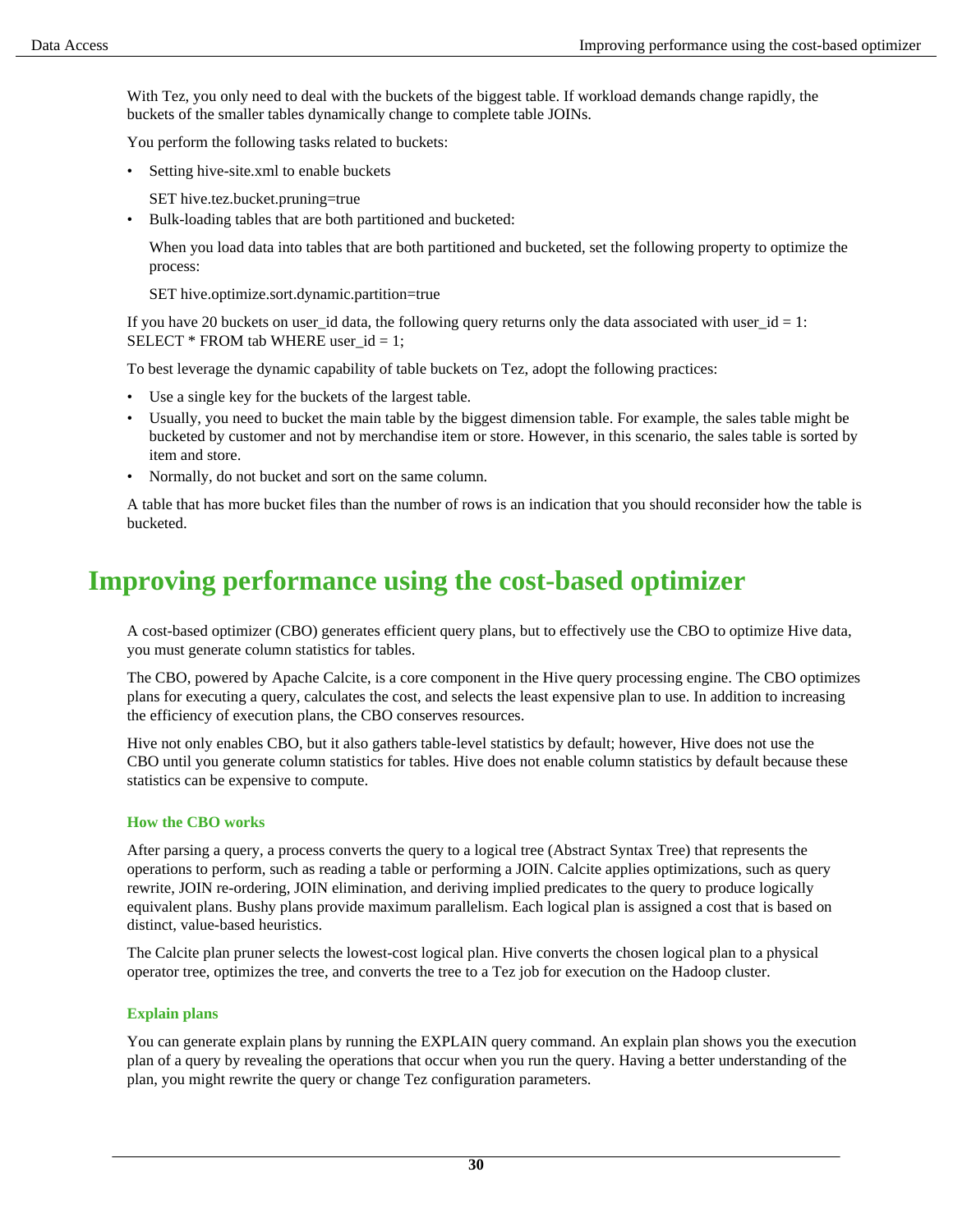## <span id="page-30-0"></span>**Set up the cost-based optimizer and statistics**

You can use the cost-based optimizer (CBO) and statistics to generate efficient query execution plans that can improve performance. You must generate column statistics to make CBO functional.

### **About this task**

In this task, you enable and configure the cost-based optimizer (CBO) and configure Hive to gather column and table statistics for evaluating query performance. Column and table statistics are critical for estimating predicate selectivity and cost of the plan. Certain advanced rewrites require column statistics.

In this task, you check, and set the following properties in the hive-site.xml configuration file:

hive.stats.autogather

Controls collection of table-level statistics.

• hive.stats.fetch.column.stats

Controls collection of column-level statistics.

• hive.compute.query.using.stats

Instructs Hive to use statistics when generating query plans.

All of these properties are checked by default. You can manually generate the table-level statistics for newly created tables and table partitions using the ANALYZE TABLE statement.

### **Before you begin**

- You installed Ambari.
- You added the Apache Hive service and started all components.
- You have administrative privileges to configure Hive in Ambari.

### **Procedure**

- **1.** In Ambari, select **Services** > **Hive** > **Configs**.
- **2.** Enable cost-based optimization if you changed the default: In Filter, enter hive.cbo.enable, and check the checkbox.

|                     |             | <b>ACTIONS -</b>             |
|---------------------|-------------|------------------------------|
|                     |             |                              |
| <b>Config Group</b> | Default (3) | hive.cbo.enable <sup>3</sup> |

- **3.** Configure automatic gathering of table-level statistics for newly created tables and table partitions if you changed the default: In Filter, enter hive.stats.autogather, and check the checkbox.
- **4.** Configure Hive to use statistics when generating query plans: In Filter, enter hive.compute.query.using.stats, and check the checkbox.
- **5.** Restart Hive and any other affected services.

## <span id="page-30-1"></span>**Generate and view Apache Hive statistics**

You can use statistics to optimize queries for improved performance. The cost-based optimizer (CBO) also uses statistics to compare query plans and choose the best one. By viewing statistics instead of running a query, you can sometimes get answers to your data questions faster.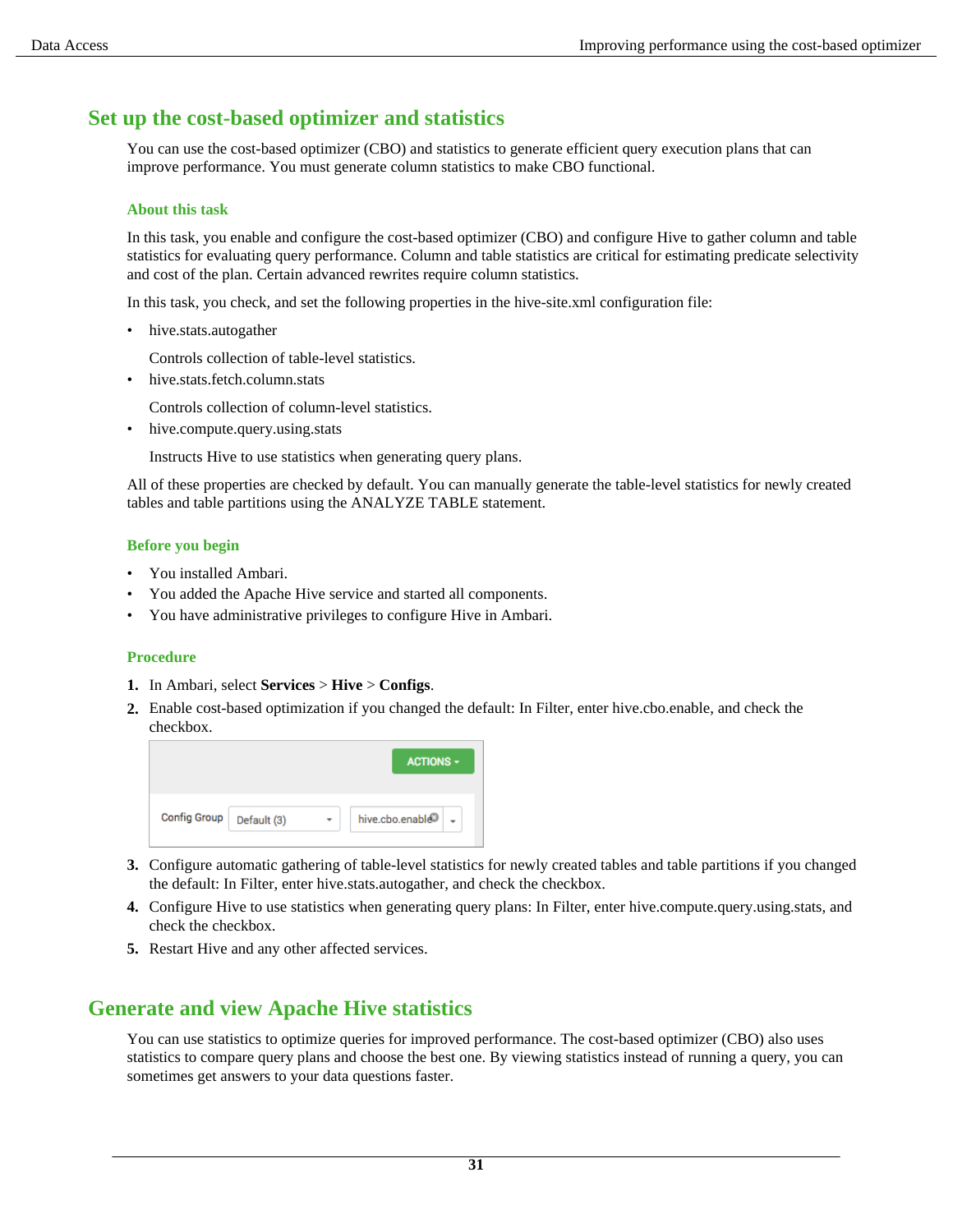### **About this task**

This task shows how to generate different types of statistics about a table.

### **Procedure**

- **1.** Launch a hive shell and log in.
- **2.** Gather statistics for the non-partitioned table mytable: ANALYZE TABLE mytable COMPUTE STATISTICS;
- **3.** Confirm that the hive.stats.autogather property is enabled.
	- a) In Ambari, select **Services** > **Hive** > **Configs**.
	- b) In Filter, enter hive.stats.autogather.
- **4.** View table statistics you generated: DESCRIBE EXTENDED mytable;
- **5.** Gather column statistics for the table:

ANALYZE TABLE mytable COMPUTE STATISTICS FOR COLUMNS;

**6.** View column statistics for the name column in my\_table in the my\_db database: DESCRIBE FORMATTED my\_db.my\_table;

### **Related Information**

[Apache Hive Wiki language reference](https://cwiki.apache.org/confluence/display/Hive/LanguageManual+DDL#LanguageManualDDL-Describe) [Apache Hive Wiki - Statistics in Hive](https://cwiki.apache.org/confluence/display/Hive/StatsDev#StatsDev-ExistingTables%E2%80%93ANALYZE)

### <span id="page-31-0"></span>**Statistics generation and viewing commands**

You can manually generate table and column statistics, and then view statistics by issuing Hive queries. By default, Hive generates table statistics, but not column statistics, which you must generate manually to make cost-based optimization (CBO) functional.

### **Commands for generating statistics**

The following ANALYZE TABLE command generates statistics for tables and columns:

| <b>ANALYZE TABLE [table name] COMPUTE</b><br><b>STATISTICS;</b>                                              | Gathers table statistics for non-partitioned tables.                                        |
|--------------------------------------------------------------------------------------------------------------|---------------------------------------------------------------------------------------------|
| <b>ANALYZE TABLE</b> [table name]<br><b>PARTITION(partition_column) COMPUTE</b><br><b>STATISTICS;</b>        | Gathers table statistics for partitioned tables.                                            |
| <b>ANALYZE TABLE</b> [table name]<br><b>COMPUTE STATISTICS for COLUMNS</b><br>[comma_separated_column_list]; | Gathers column statistics for the entire table.                                             |
| <b>ANALYZE TABLE partition2 (col1="x")</b><br><b>COMPUTE STATISTICS for COLUMNS;</b>                         | Gathers statistics for the partition 2 column on a table<br>partitioned on coll with key x. |

## **Commands for viewing statistics**

You can use the following commands to view table and column statistics:

**DESCRIBE [EXTENDED] table\_name;** View table statistics. The EXTENDED keyword can be used only if the hive.stats.autogather property is enabled in the hive-site.xml configuration file.